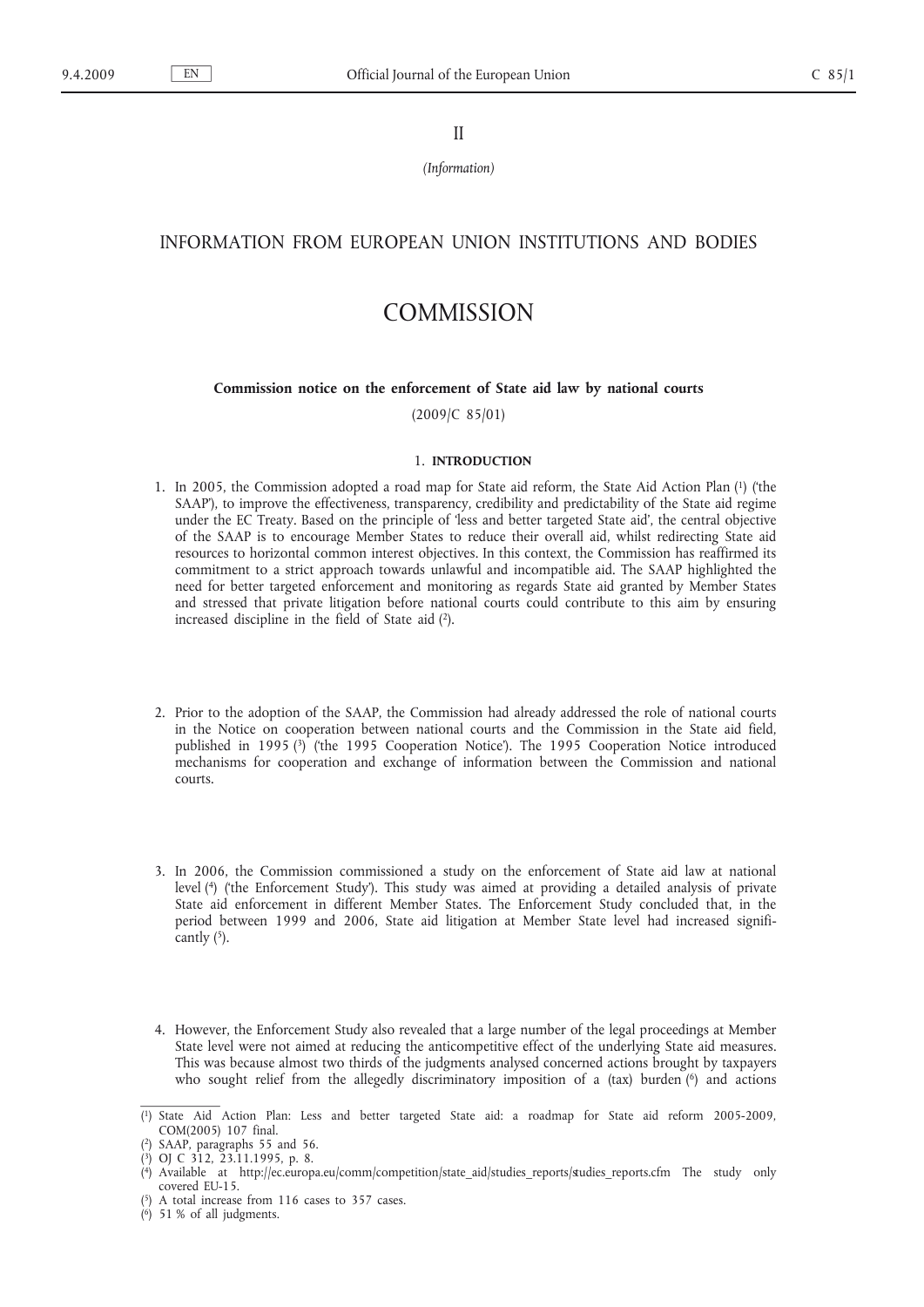brought by beneficiaries to challenge the recovery of unlawful and incompatible State aid  $\binom{7}{1}$ . The number of legal challenges aimed at enforcing compliance with the State aid rules was relatively small: actions by competitors against a Member State authority for damages, recovery and/or injunctive measures based on Article 88(3) of the Treaty accounted for only 19 % of the judgments analysed, whilst direct actions by competitors against beneficiaries accounted for only 6 % of the judgments.

- 5. In spite of the fact that, as highlighted in the Enforcement Study, genuine private enforcement before national courts has played a relatively limited role in State aid to date, the Commission considers that private enforcement actions can offer considerable benefits for State aid policy. Proceedings before national courts give third parties the opportunity to address and resolve many State aid related concerns directly at national level. In addition, based on the jurisprudence of the Court of Justice of the European Communities ('ECJ'), national courts can offer claimants very effective remedies in the event of a breach of the State aid rules. This can in turn contribute to stronger overall State aid discipline.
- 6. Accordingly, the main purpose of this Notice is to inform national courts and third parties about the remedies available in the event of a breach of State aid rules and to provide them with guidance as to the practical application of those rules. In addition, the Commission seeks to develop its cooperation with national courts by introducing more practical tools for supporting national judges in their daily work.
- 7. This Notice replaces the 1995 Cooperation Notice and is without prejudice to any interpretation of the applicable Treaty and regulatory provisions by the Community courts. Additional information aimed at national courts will be made available on the Commission's website.

#### 2. **ROLE OF NATIONAL COURTS IN STATE AID ENFORCEMENT**

## 2.1. **General issues**

# 2.1.1. *Identifying State aid*

- 8. The first issue facing national courts and potential claimants when applying Articles 87 and 88 of the Treaty is whether the measure concerned actually constitutes State aid within the meaning of the Treaty.
- 9. Article 87(1) of the Treaty covers *'any aid granted by a Member State or through State resources in any form*  whatsoever which distorts or threatens to distort competition by favouring certain undertakings or the production *of certain goods, in so far as it affects trade between Member States'*.
- 10. The ECJ has explicitly stated that, as is the case for the Commission, national courts have powers to interpret the notion of State aid (8).
- 11. The notion of State aid is not limited to subsidies (9). It also comprises, *inter alia*, tax concessions and investments from public funds made in circumstances where a private investor would have withheld

<sup>(</sup> 7) 12 % of all judgments.

<sup>(</sup> 8) Case 78/76, *Steinike & Weinlig*, [1977] ECR 595, paragraph 14; Case C-39/94, *SFEI and Others*, [1996] ECR I-3547, paragraph 49; Case C-354/90 *Fédération Nationale du Commerce Extérieur des Produits Alimentaires and Others* v *France*, [1991] ECR I-5505, paragraph 10; and Case C-368/04, *Transalpine Ölleitung in Österreich*, [2006] ECR I-9957, paragraph 39.

<sup>(</sup> 9) Case C-308/01, *GIL Insurance and Others*, [2004] ECR I-4777, paragraph 69; Case C-387/92, *Banco Exterior de España* v *Ayuntamiento de Valencia*, [1994] ECR I-877, paragraph 13; Case C-295/97, *Piaggio*, [1999] ECR I-3735, paragraph 34; Case C-39/94, *SFEI*, cited above footnote 8 paragraph 58; Case C-237/04, *Enirisorse* [2006] ECR I-2843, paragraph 42; and Case C-66/02, *Italy* v *Commission* [2005] ECR I - 10901, paragraph 77.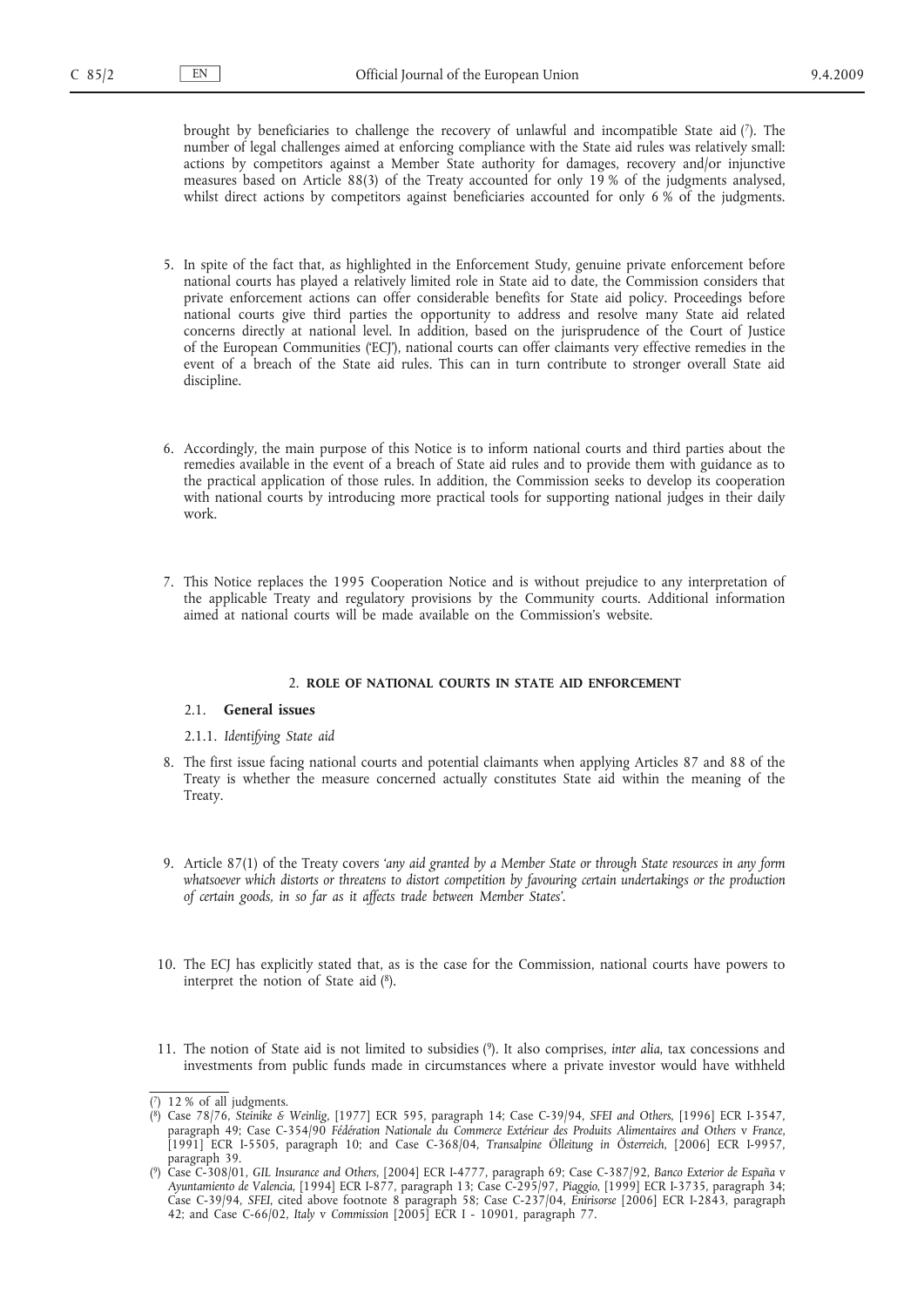his support  $(10)$ . Whether the aid is granted directly by the State or by public or private bodies established or appointed by it to administer the aid is immaterial in this respect  $(11)$ . But, for public support to be considered State aid, the aid needs to favour certain undertakings or the production of certain goods ('selectivity'), as opposed to general measures to which Article 87(1) of the Treaty does not apply (12). In addition, the aid must distort or threaten to distort competition and must have an effect on trade between Member States (13).

- 12. The case law of the Community courts (<sup>14</sup>) and decisions taken by the Commission have frequently addressed the question of whether certain measures qualify as State aid. In addition, the Commission has issued detailed guidance on a series of complex issues, such as the application of the private investor principle  $(15)$  and of the private creditor test  $(16)$ , the circumstances under which State guarantees must be regarded as State aid  $(17)$ , the treatment of public land sales  $(18)$ , privatisation and assimilated State actions (19), aid below the *de minimis* thresholds (20), export credit insurance (21), direct business taxation  $(2^2)$ , risk capital investments  $(2^3)$ , and State aid for research, development and innovation (24). Case law, Commission guidance and decision making practice can provide valuable assistance to national courts and potential claimants concerning State aid.
- 13. Where doubts exist as to the qualification of State aid, national courts may ask for a Commission opinion under section 3 of this Notice. This is without prejudice to the possibility or the obligation

- ( 15) On the private investor test in general, see Case C-142/87, *Belgium* v *Commission (Tubemeuse*) [1990] ECR I-959; Case C-305/89, *Italy* v *Commission (Alfa Romeo*), [1991] ECR I-1603 paragraphs 19 and 20. As to its detailed reasoning, see Joined Cases T-228/99 and T-233/99, *Westdeutsche Landesbank Girozentrale* v *Commission*, [2003] ECR II-435, paragraph 245 et seq. See also Bulletin EC 9-1984, reproduced in 'Competition law in the European Communities', Volume IIA, and Communication of the Commission on the application of Articles 92 and 93 of the EEC Treaty and of Article 5 of Commission Directive 80/723/EEC to public undertakings in the manufacturing sector, (OJ C 307, 13.11.1993, p. 3). As regards the application of this principle in relation to the financing of airports, see Community guidelines on financing of airports and start-up aid to airlines departing from regional airports (OJ C 312, 9.12.2005, paragraphs 42 to 52, p. 1).
- ( 16) Case C-342/96, *Spain* v *Commission*, [1999] ECR I-2459, paragraph 34; and Case C-256/97, *DM Transport* [1999] ECR I-3913, paragraph 25.
- $(1^7)$  Commission Notice on the application of Articles 87 and 88 of the EC Treaty to State aid in the form of guarantees (OJ C 155, 20.6.2008, p. 10).
- ( 18) Commission Communication on State aid elements in sales of land and buildings by public authorities (OJ C 209, 10.7.1997, p. 3).
- ( 19) XXIII Report on Competition Policy, paragraphs 401 to 402 and Case C-278/92, *Spain* v *Commission*, [1994] ECR I-4103.
- $(20)$  Commission Regulation (EC) No 1998/2006 of 15 December 2006 on the application of Articles 87 and 88 of the Treaty to *de minimis* aid (OJ L 379, 28.12.2006, p. 5); Commission Regulation (EC) No 875/2007 of 24 July 2007 on the application of Articles 87 and 88 of the EC Treaty to *de minimis* aid in the fisheries sector and amending Regulation (EC) No 1860/2004 (OJ L 193, 25.7.2007, p. 6); and Commission Regulation (EC) No 1535/2007 of 20 December 2007 on the application of Articles 87 and 88 of the EC Treaty to *de minimis* aid in the sector of agricultural production (OJ L 337, 21.12.2007, p. 35).
- $(21)$  Communication of the Commission to the Member States pursuant to Article [93(1)] of the EC Treaty applying Articles [92] and [93] of the Treaty to short-term export-credit insurance (OJ C 281, 17.9.1997, p. 4), as last amended by the Communication of the Commission to Member States amending the communication pursuant to Article [93(1)] of the EC Treaty applying Articles [92] and [93] of the Treaty to short-term export-credit insurance (OJ C 325, 22.12.2005, p. 22).
- $(22)$  Commission Notice on the application of the State aid rules to measures relating to direct business taxation (OJ C 384, 10.12.1998, p. 3).
- $(23)$ 23) Community Guidelines on State aid to promote risk capital investments in small and medium-sized enterprises (OJ C 194, 18.8.2006, p. 2).
- $(24)$  Community Framework for State aid for research and development and innovation (OJ C 323, 30.12.2006, p. 1).

<sup>(</sup> 10) Cf. Advocate General Jacobs′ Opinion in Joined Cases C-278/92, C-279/92 and C-280/92, *Spain* v *Commission*, [1994] ECR I-4103, paragraph 28: 'State aid is granted whenever a Member State makes available to an undertaking funds which in the normal course of events would not be provided by a private investor applying normal commercial criteria and disregarding other considerations of a social, political or philanthropic nature'.

<sup>(</sup> 11) Case 290/83, *Commission* v *France*, [1985] ECR 439, paragraph 14; and Case C-482/99, *France* v *Commission*, [2002] ECR I-4397, paragraphs 36 to 42.

<sup>(</sup> 12) A clear analysis of this distinction is to be found in Advocate General Darmon's Opinion in Joined Cases C-72/91 and C-73/91, *Sloman Neptun* v *Bodo Ziesemer*, [1993] ECR I-887.

<sup>(</sup> 13) See, *inter alia*, Joined Cases C-393/04 and C-41/05, *Air Liquide Industries Belgium*, [2006] ECR I-5293, paragraphs 33 to 36; Case C-222/04, *Cassa di Risparmio de Firenze and Others*, [2006] ECR I-289, paragraphs 139 to 141; and Case C-310/99, *Italy* v *Commission*, [2002] ECR I-2289, paragraphs 84 to 86.

<sup>(</sup> 14) A good example is the *Altmark* ruling of the ECJ, Case C-280/00, *Altmark Trans GmbH and Regierungspräsidium Magdeburg* v *Nahverkehrsgesellschaft Altmark GmbH*, [2003] ECR I-7747.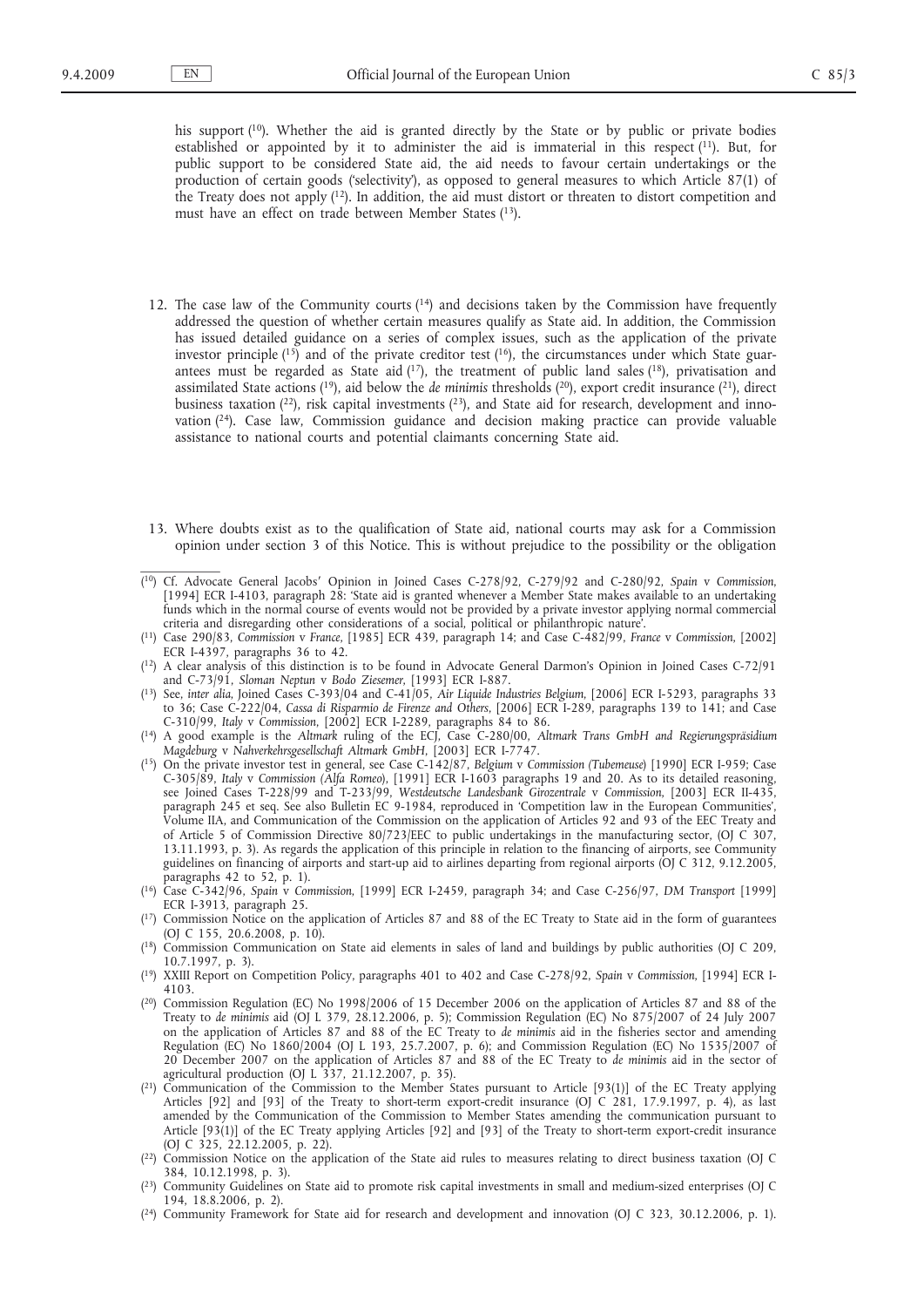for a national court to refer the matter to the ECJ for a preliminary ruling under Article 234 of the Treaty.

#### 2.1.2. *The standstill obligation*

14. According to Article 88(3) of the Treaty, Member States may not implement State aid measures without the prior approval of the Commission ('standstill obligation'):

*'The Commission shall be informed, in sufficient time to enable it to submit its comments, of any plans to grant or alter aid. If it considers that any such plan is not compatible with the common market having regard to Article 87, it shall without delay initiate the procedure provided for in paragraph 2. The Member State concerned shall not put its proposed measures into effect until this procedure has resulted in a final decision'* (25).

- 15. However, there are a number of circumstances in which State aid can be lawfully implemented without Commission approval:
	- (a) Where the measure is covered by a Block Exemption Regulation issued under the framework of Council Regulation (EC) No 994/98 of 7 May 1998 on the application of Articles 92 and 93 of the Treaty establishing the European Community to certain categories of horizontal State aid (26) ('the Enabling Regulation'). Where a measure meets all the requirements of a Block Exemption Regulation, the Member State is relieved of its obligation to notify the planned aid measure and the standstill obligation does not apply. Based on the Enabling Regulation, the Commission originally adopted several Block Exemption Regulations (27), some of which have in the meantime been replaced by Commission Regulation (EC) No 800/2008 of 6 August 2008 declaring certain categories of aid compatible with the common market in application of Articles 87 and 88 of the Treaty (General block exemption Regulation) (<sup>28</sup>).
	- (b) Similarly, existing aid (29) is not subject to the standstill obligation. This includes, amongst others, aid granted under a scheme which existed before a Member State's accession to the European Union or under a scheme previously approved by the Commission (30).

 $(2^5)$  The Standstill Obligation is reiterated in Article 3 of Council Regulation (EC) No 659/1999 of 22 March 1999 laying down detailed rules for the application of Article [93] of the EC Treaty (OJ L 83, 27.3.1999, p. 1) ('the Procedural Regulation'). As regards the exact time of the granting of an aid, see Commission Regulation (EC) No 1998/2006 of 15 December 2006 on the application of Articles 87 and 88 of the Treaty to *de minimis* aid (OJ L 379, 28.12.2006, p. 5) at recital 10.

<sup>(</sup> 26) OJ L 142, 14.5.1998, p. 1.

 $(2^7)$  Commission Regulation (EC) No 68/2001 of 12 January 2001 on the application of Articles 87 and 88 of the EC Treaty to training aid (OJ L 10, 13.1.2001, p. 20); Commission Regulation (EC) No 70/2001 of 12 January 2001 on the application of Articles 87 and 88 of the EC Treaty to State aid to small and medium-sized enterprises (OJ L 10, 13.1.2001, p. 33); Commission Regulation (EC) No 2204/2002 of 12 December 2002 on the application of Articles 87 and 88 of the EC Treaty to State aid for employment (OJ L 337, 13.12.2002, p. 3) and Commission Regulation (EC) No 1628/2006 of 24 October 2006 on the application of Articles 87 and 88 of the Treaty to national regional investment aid (OJ L 302, 1.11.2006, p. 29). The SME, training and employment Block Exemption Regulation were prolonged until 30 June 2008 by Commission Regulation (EC) No 1976/2006 of 20 December 2006 amending Regulations (EC) No 2204/2002, (EC) No 70/2001 and (EC) No 68/2001 as regards the extension of the periods of application (OJ L 368, 23.12.2006, p. 85). Specific Block Exemption Regulations apply in the fisheries and agricultural sector. See Commission Regulation (EC) No 736/2008 of 22 July 2008 on the application of Articles 87 and 88 of the Treaty to State aid to small and medium-sized enterprises active in the production, processing and marketing of fisheries products (OJ L 201, 30.7.2008, p. 16); and Commission Regulation (EC) No 1857/2006 of 15 December 2006 on the application of Articles 87 and 88 of the Treaty to State aid to small and medium-sized enterprises active in the production of agricultural products and amending Regulation (EC) No 70/2001 (OJ L 358, 16.12.2006, p. 3).

 $(28)$  OJ L 214, 9.8.2008, p. 3. The General Block Exemption Regulation entered into force on 29 August 2008. The rules governing the transition to the new regime are contained in its Article 44.

 $(29)$  See Article 1 (b) of Council Regulation (EC) No 659/1999 of 22 March 1999 laying down detailed rules for the application of Article 93 of the EC Treaty (OJ L 83, 27.3.1999, p. 1).

<sup>(30)</sup> This does not apply where the scheme itself foresees an individual notification requirement for certain types of aid. On the notion of existing aid, see also Case C-44/93 *Namur-Les assurances du crédit* v *Office national du ducroire and Belgian State* [1994] ECR I-3829, paragraphs 28 to 34.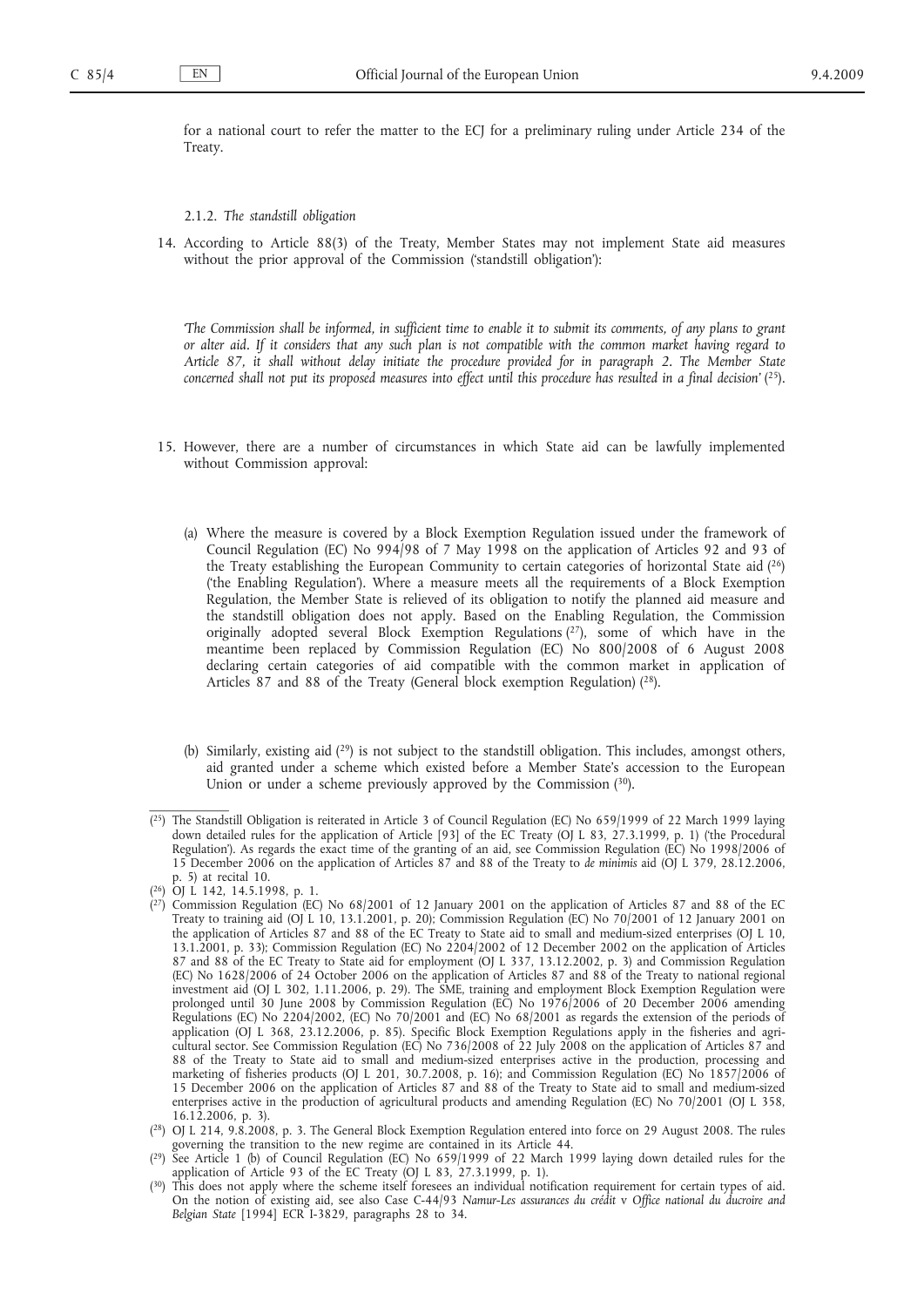- 16. National court proceedings in State aid matters may sometimes concern the applicability of a Block Exemption Regulation or an existing or approved aid scheme, or both. Where the applicability of such a Regulation or scheme is at stake, the national court can only assess whether all the conditions of the Regulation or scheme are met. It cannot assess the compatibility of an aid measure where this is not the case, since that assessment is the exclusive responsibility of the Commission  $(31)$ .
- 17. If the national court needs to determine whether the measure falls under an approved aid scheme, it can only verify whether all conditions of the approval decision are met. Where the issues raised at national level concern the validity of a Commission decision, the national court has no jurisdiction to declare acts of Community institutions invalid  $(32)$ . Where the issue of validity arises, the national court may, or in some cases must, refer the matter to the ECJ for a preliminary ruling  $(33)$ . Based on the principle of legal certainty as interpreted by the ECJ, even the possibility of questioning the validity of the underlying Commission decision by way of a preliminary ruling is no longer available where the claimant could undoubtedly have challenged the Commission decision before the Community courts under Article 230 of the Treaty, but failed to do so (34).
- 18. The national court may ask the Commission for an opinion under section 3 of the present Notice if it has doubts concerning the applicability of a Block Exemption Regulation or an existing or approved aid scheme.
	- 2.1.3. *Respective roles of the Commission and national courts*
- 19. The ECJ has repeatedly confirmed that both national courts and the Commission play essential, but distinct roles in the context of State aid enforcement  $(35)$ .
- 20. The Commission's main role is to examine the compatibility of proposed aid measures with the common market, based on the criteria laid down in Article  $87(2)$  and (3) of the Treaty. This compatibility assessment is the exclusive responsibility of the Commission, subject to review by the Community courts. According to settled ECJ jurisprudence, national courts do not have the power to declare a State aid measure compatible with Article 87(2) or (3) of the Treaty  $(36)$ .
- 21. The role of the national court depends on the aid measure at issue and whether that measure has been duly notified and approved by the Commission:
	- (a) National courts are often asked to intervene in cases where a Member State authority  $(37)$  has granted aid without respecting the standstill obligation. This situation arises either because the aid was not notified at all, or because the authority implemented it before getting the Commission's approval. The role of national courts in such cases is to protect the rights of individuals affected by the unlawful implementation of the aid  $(38)$ .

<sup>(</sup> 31) See paragraph 20.

<sup>(</sup> 32) See Case C-119/05 *Lucchini* [2007] ECR I-6199, paragraph 53.

<sup>(</sup> 33) Case T-330/94, *Salt Union* v *Commission*, [1996] ECR II-1475, paragraph 39.

<sup>(</sup> 34) Case C-188/92, *TWD Textilwerke Deggendorf* v *Germany*, [1994] ECR I-833, paragraphs 17, 25 and 26; see also Joined Cases C-346/03 and C-529/03, *Atzeni and Others*, [2006] ECR I-1875, paragraph 31; and Case C-232/05, *Commission* v *France*, ('Scott'), [2006] ECR I-10071, paragraph 59.

<sup>(</sup> 35) Case C-368/04, *Transalpine Ölleitung in Österreich*, cited above footnote 8, paragraph 37; Joined Cases C-261/01 and C-262/01, *Van Calster and Cleeren*, [2003] ECR I-12249, paragraph 74; and Case C-39/94, *SFEI and Others*, cited above footnote 8, paragraph 41.

<sup>(</sup> 36) Case C-199/06, *CELF and Ministre de la Culture et de la Communication*, [2008] ECR I-469, paragraph 38; Case C-17/91, *Lornoy and Others* v *Belgian State*, [1992] ECR I-6523, paragraph 30; and Case C-354/90, *Fédération Nationale du Commerce Extérieur des Produits Alimentaires and Others* v *France*, cited above footnote 8, paragraph 14.

<sup>(</sup> 37) This includes authorities at national, regional and local level.

<sup>(</sup> 38) Case C-368/04, *Transalpine Ölleitung in Österreich*, cited above footnote 8, paragraphs 38 and 44; Joined Cases C-261/01 and C-262/01, *Van Calster and Cleeren*, cited above footnote 35, paragraph 75; and Case C-295/97, *Piaggio*, cited above footnote 9, paragraph 31.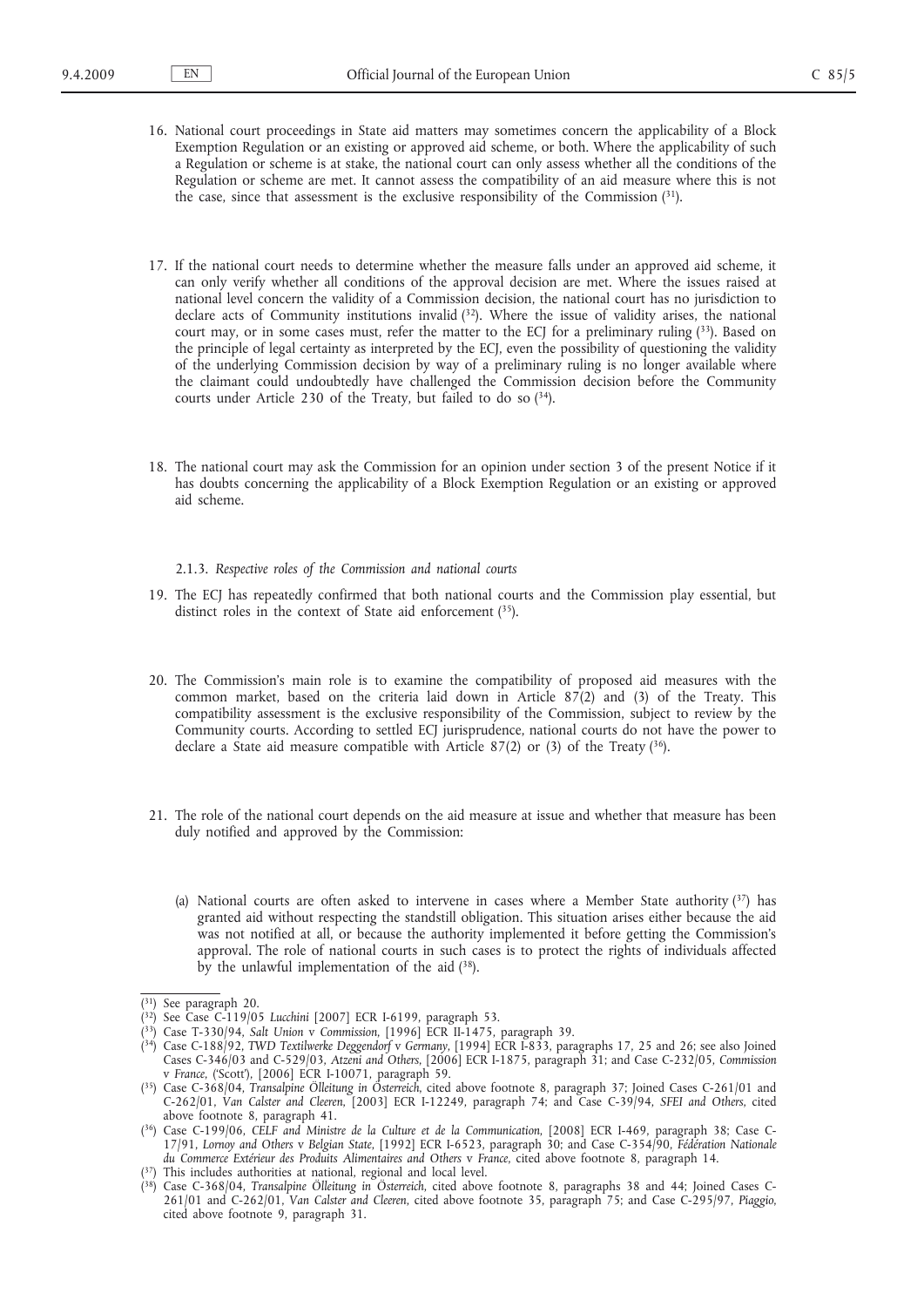- (b) National courts also play an important role in the enforcement of recovery decisions adopted under Article 14(1) of Council Regulation (EC) No 659/1999 of 22 March 1999 laying down detailed rules for the application of Article 93 of the EC Treaty (39) ('the Procedural Regulation'), where the Commission's assessment concludes that aid granted unlawfully is incompatible with the common market and enjoins the Member State concerned to recover the incompatible aid from the beneficiary. The involvement of national courts in such cases usually arises from actions brought by beneficiaries for review of the legality of the repayment request issued by national authorities. However, depending on national procedural law, other types of legal action may be possible (such as actions by Member State authorities against the beneficiary aimed at the full implementation of a Commission recovery decision).
- 22. When preserving the interests of individuals, national courts must take full account of the effectiveness and direct effect ( $40$ ) of Article 88(3) of the Treaty and the interests of the Community ( $41$ ).
- 23. The role of national courts in such settings is set out in more detail under sections 2.2 and 2.3.

# 2.2. **Role of national courts in enforcing Article 88(3) of the EC Treaty - Unlawful State Aid**

- 24. Like Articles 81 and 82 EC, the standstill obligation laid down in Article 88(3) of the Treaty gives rise to directly effective individual rights of affected parties (such as the competitors of the beneficiary). These affected parties can enforce their rights by bringing legal action before competent national courts against the granting Member State. Dealing with such legal actions and thus protecting competitor's rights under Article 88(3) of the Treaty is one of the most important roles of national courts in the State aid field.
- 25. The essential role played by national courts in this context also stems from the fact that the Commission's own powers to protect competitors and other third parties against unlawful aid are limited. Most importantly, as the ECJ held in its 'Boussac' (<sup>42</sup>) and 'Tubemeuse' (<sup>43</sup>) judgments, the Commission cannot adopt a final decision ordering recovery merely because the aid was not notified in accordance with Article 88(3) of the Treaty. The Commission must therefore conduct a full compatibility assessment, regardless of whether the standstill obligation has been respected or not (44). This assessment can be time-consuming and the Commission's powers to issue preliminary recovery injunctions are subject to very strict legal requirements (45).
- 26. As a result, actions before national courts offer an important means of redress for competitors and other third parties affected by unlawful State aid. Remedies available before national courts include:

<sup>(</sup> 39) OJ L 83, 27.3.1999, p. 1.

<sup>(</sup> 40) Case C-354/90, *Fédération Nationale du Commerce Extérieur des Produits Alimentaires and Others* v *France*, cited above footnote 8, paragraphs 11 and 12; and Case C-39/94, *SFEI and Others*, cited above footnote 8, paragraphs 39 and 40.

<sup>(</sup> 41) Case C-368/04, *Transalpine Ölleitung in Österreich*, cited above footnote 8, paragraph 48.

<sup>(</sup> 42) Case C-301/87, *France* v *Commission*, ('Boussac'), [1990] ECR I-307.

<sup>(</sup> 43) Case C-142/87, *Belgium* v *Commission*, ('Tubemeuse'), [1990] ECR I-959.

<sup>(</sup> 44) Case C-301/87, *France* v *Commission*, ('Boussac'), cited above footnote 42, paragraphs 17 to 23; Case C-142/87, *Belgium* v *Commission*, ('Tubemeuse'), cited above footnote 43, paragraphs 15 to 19; Case C-354/90, *Fédération Nationale du Commerce Extérieur des Produits Alimentaires and Others* v *France*, cited above footnote 8, paragraph 14; and Case C-199/06, *CELF and Ministre de la Culture et de la Communication*, cited above footnote 36, paragraph 38.

<sup>(</sup> 45) Cf. Article 11(2) of the Procedural Regulation, which requires that there are no doubts about the aid character of the measure concerned, that there is an urgency to act and that there is a serious risk of substantial and irreparable damage to a competitor.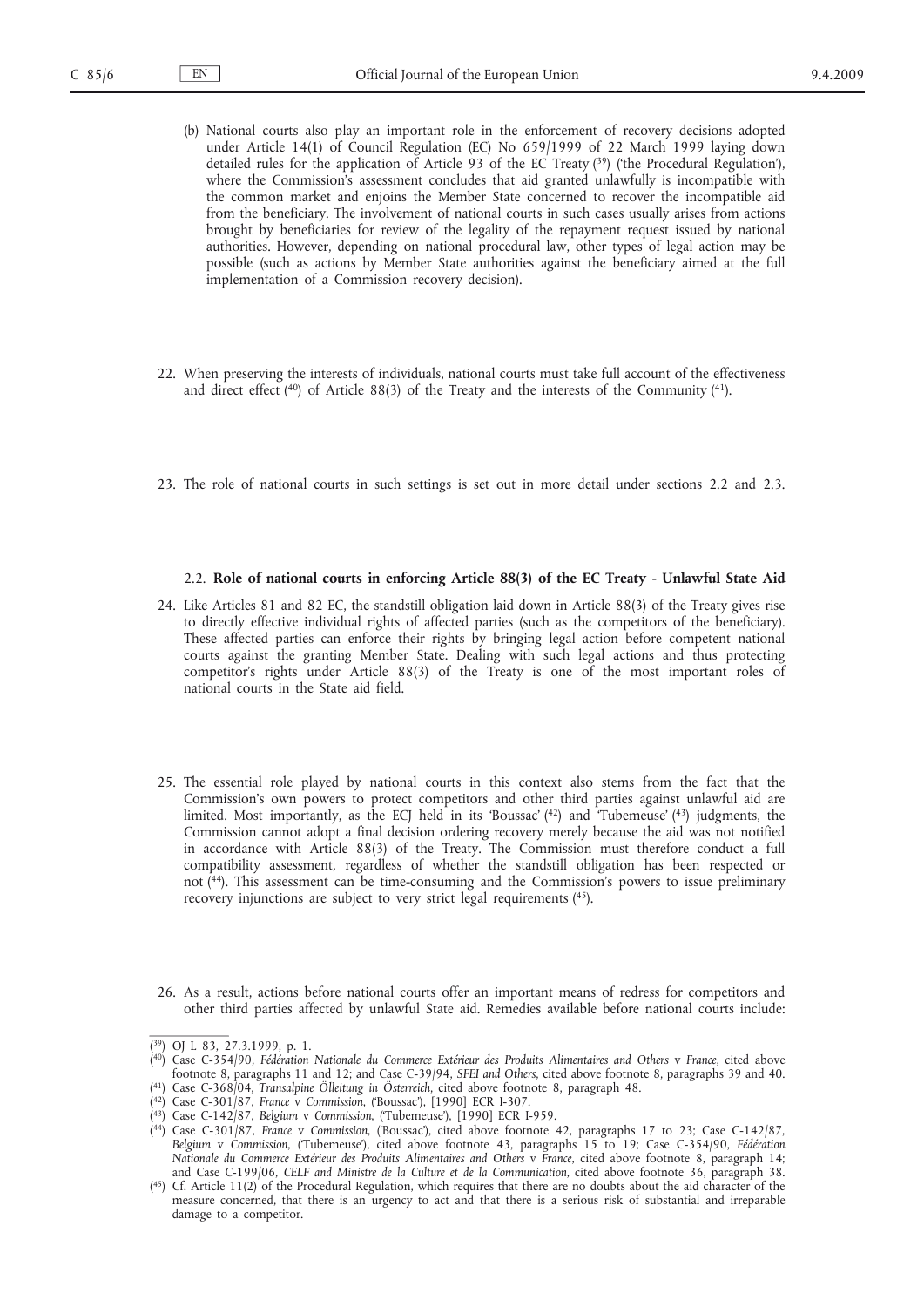- (a) preventing the payment of unlawful aid;
- (b) recovery of unlawful aid (regardless of compatibility);
- (c) recovery of illegality interest;
- (d) damages for competitors and other third parties; and
- (e) interim measures against unlawful aid.
- 27. Each of these remedies is set out in more detail in sections 2.2.1 to 2.2.6.

## 2.2.1. *Preventing the payment of unlawful aid*

- 28. National courts are obliged to protect the rights of individuals affected by violations of the standstill obligation. National courts must therefore draw all appropriate legal consequences, in accordance with national law, where an infringement of Article  $88(3)$  of the Treaty has occurred (46). However, the national courts′ obligations are not limited to unlawful aid already disbursed. They also extend to cases where an unlawful payment is about to be made. As part of their duties under Article 88(3) of the Treaty, national courts must safeguard the rights of individuals against possible disregard of those rights (47). Where unlawful aid is about to be disbursed, the national court is therefore obliged to prevent this payment from taking place.
- 29. The national courts′ obligation to prevent the payment of unlawful aid can arise in a variety of procedural settings, depending on different types of actions available under national law. Very often, the claimant will seek to challenge the validity of the national act granting the unlawful State aid. In such cases, preventing the unlawful payment will usually be the logical consequence of finding that the granting act is invalid as a result of the Member State's breach of Article 88(3) of the Treaty (48).

# 2.2.2. *Recovery of unlawful aid*

30. Where a national court is confronted with unlawfully granted aid, it must draw all legal consequences from this unlawfulness under national law. The national court must therefore in principle order the full recovery of unlawful State aid from the beneficiary (49). Ordering the full recovery of unlawful aid is part of the national court′s obligation to protect the individual rights of the claimant (such as the competitor) under Article 88(3) of the Treaty. The recovery obligation of the national court is thus not dependent on the compatibility of the aid measure with Article 87(2) or (3) of the Treaty.

<sup>(</sup> 46) Case C-354/90, *Fédération Nationale du Commerce Extérieur des Produits Alimentaires and Others* v *France*, cited above footnote 8, paragraph 12; Case C-39/94, *SFEI and Others*, cited above footnote 8, paragraph 40; Case C-368/04, *Transalpine Ölleitung in Österreich*, cited above footnote 8, paragraph 47; and Case C-199/06, *CELF and Ministre de la Culture et de la Communication*, cited above footnote 36, paragraph 41.

<sup>(</sup> 47) See references cited in footnote 38.

<sup>(</sup> 48) On the invalidity of the granting act in cases where the Member State has violated Article 88(3) EC, see Case C-354/90, *Fédération Nationale du Commerce Extérieur des Produits Alimentaires and Others* v *France*, cited above footnote 8, paragraph 12; see also, as an illustration, German Federal Court of Justice ('Bundesgerichtshof'), judgment of 4 April 2003, V ZR 314/02, VIZ 2003, 340, and judgment of 20 January 2004, XI ZR 53/03, NVwZ 2004, 636.

<sup>(</sup> 49) Case C-71/04, *Xunta de Galicia*, [2005] ECR I-7419, paragraph 49; Case C-39/94, *SFEI and Others*, cited above footnote 8, paragraphs 40 and 68; and Case C-354/90, *Fédération Nationale du Commerce Extérieur des Produits Alimentaires and Others* v *France*, cited above footnote 8, paragraph 12.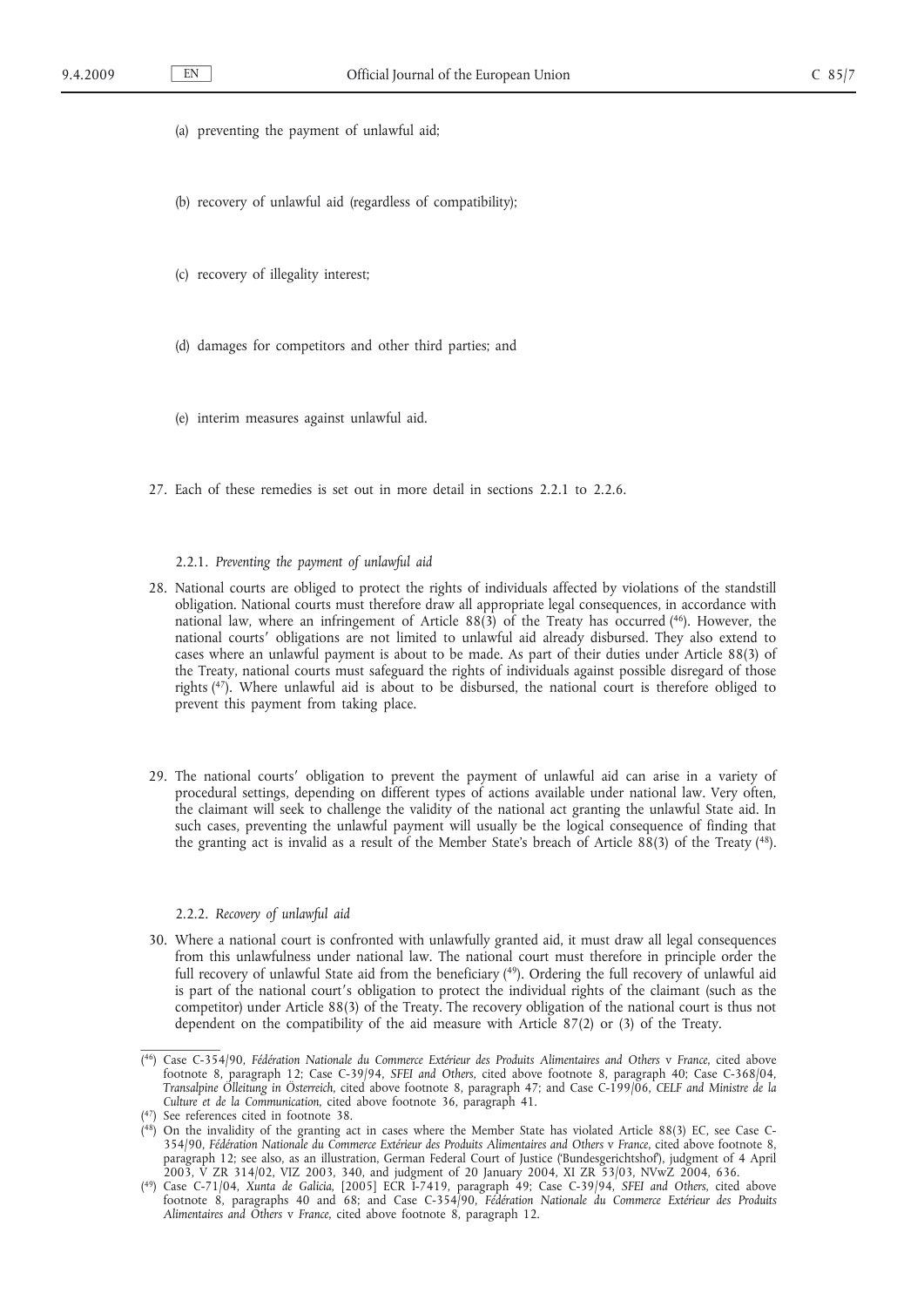- 31. Since national courts must order the full recovery of unlawful aid regardless of its compatibility, recovery can be swifter before a national court than through a complaint with the Commission. Indeed, unlike the Commission (50), the national court can and must limit itself to determining whether the measure constitutes State aid and whether the standstill obligation applies to it.
- 32. However, the national courts′ recovery obligation is not absolute. According to the 'SFEI' jurisprudence (51), there can be exceptional circumstances in which the recovery of unlawful State aid would not be appropriate. The legal standard to be applied in this context should be similar to the one applicable under Articles 14 and 15 of the Procedural Regulation (52). In other words, circumstances which would not stand in the way of a recovery order by the Commission cannot justify a national court refraining from ordering full recovery under Article 88(3) of the Treaty. The standard which the Community courts apply in this respect is very strict  $(5^3)$ . In particular, the ECJ has consistently held that, in principle, a beneficiary of unlawful aid cannot plead legitimate expectation against a Commission recovery order  $(54)$ . This is because a diligent businessman would have been able to verify whether the aid he received was notified or not (55).
- 33. To justify the national court not ordering recovery under Article 88(3) of the Treaty, a specific and concrete fact must therefore have generated legitimate expectation on the beneficiary's part  $(56)$ . This can be the case if the Commission itself has given precise assurances that the measure in question does not constitute State aid, or that it is not covered by the standstill obligation (57).
- 34. In its 'CELF' judgment (58), the ECJ clarified that the national court's obligation to order full recovery of unlawful State aid ceases if, by the time the national court renders its judgment, the Commission has already decided that the aid is compatible with the common market. Since the purpose of the standstill obligation is to ensure that only compatible aid can be implemented, this purpose can no longer be frustrated where the Commission has already confirmed compatibility (59). Therefore, the national court's obligation to protect individual rights under Article 88(3) of the Treaty remains unaffected where the Commission has not yet taken a decision, regardless of whether a Commission procedure is pending or not  $(60)$ .

<sup>(</sup> 50) Which needs to conduct a compatibility analysis before ordering recovery, see references cited in footnote 44.

<sup>(</sup> 51) Case C-39/94, *SFEI and Others*, cited above footnote 8, paragraphs 70 and 71, referring to Advocate General Jacobs′ Opinion in this case, paragraphs 73 to 75; see also Case 223/85, *RSV* v *Commission*, [1987] ECR 4617, paragraph 17; and Case C-5/89, *Commission* v *Germany*, [1990] ECR I-3437, paragraph 16.

<sup>(</sup> 52) On the standard applied in this respect, see Advocate General Jacobs′ Opinion in Case C-39/94, *SFEI and Others*, cited above footnote 8, paragraph 75.

<sup>(</sup> 53) Article 14 only provides for an exemption from the Commission′s recovery obligation where a recovery would contravene general principles of Community law. The only case in which a Member State can refrain from implementing a recovery decision by the Commission is where such recovery would be objectively impossible, cf. Case C-177/06, *Commission* v *Spain*, [2007] ECR I-7689, paragraph 46. Also see paragraph 17 of the Notice from the Commission towards an effective implementation of Commission decisions ordering Member States to recover unlawful and incompatible aid (OJ C  $272$ , 15.11.2007, p. 4).

<sup>(</sup> 54) Case C-5/89, *Commission* v *Germany*, cited above footnote 51, paragraph 14; Case C-169/95, *Spain* v *Commission*, [1997] ECR I-135, paragraph 51; and Case C-148/04, *Unicredito Italiano*, [2005] ECR I-11137, paragraph 104.

<sup>(</sup> 55) Case C-5/89, *Commission* v *Germany*, cited above footnote 51, paragraph 14; Case C-24/95, *Alcan Deutschland*, [1997] ECR I-1591, paragraph 25; and Joined Cases C-346/03 and C-529/03, *Atzeni and Others*, cited above footnote 34, paragraph 64.

<sup>(</sup> 56) Cf. Advocate General Jacobs′ Opinion in Case C-39/94, *SFEI and Others*, cited above footnote 8, paragraph 73; and Case 223/85, *RSV* v *Commission*, cited above footnote 51, paragraph 17.

<sup>(</sup> 57) Joined Cases C-182/03 and C-217/03 *Belgium and Forum 187* v *Commission* [2006] ECR I-5479, paragraph 147. ( 58) Case C-199/06, *CELF and Ministre de la Culture et de la Communication*, cited above footnote 36, paragraphs 45, 46 and 55; and Case C-384/07, *Wienstrom*, judgment of 11 December 2008, not yet published, paragraph 28.

<sup>(</sup> 59) Case C-199/06, *CELF and Ministre de la Culture et de la Communication*, cited above footnote 36, paragraph 49.

<sup>&</sup>lt;sup>(60</sup>) The judgment explicitly confirms the recovery obligation imposed by the ECJ in its previous jurisprudence, cf. Case C-199/06, *CELF and Ministre de la Culture et de la Communication*, cited above footnote 36, paragraph 41.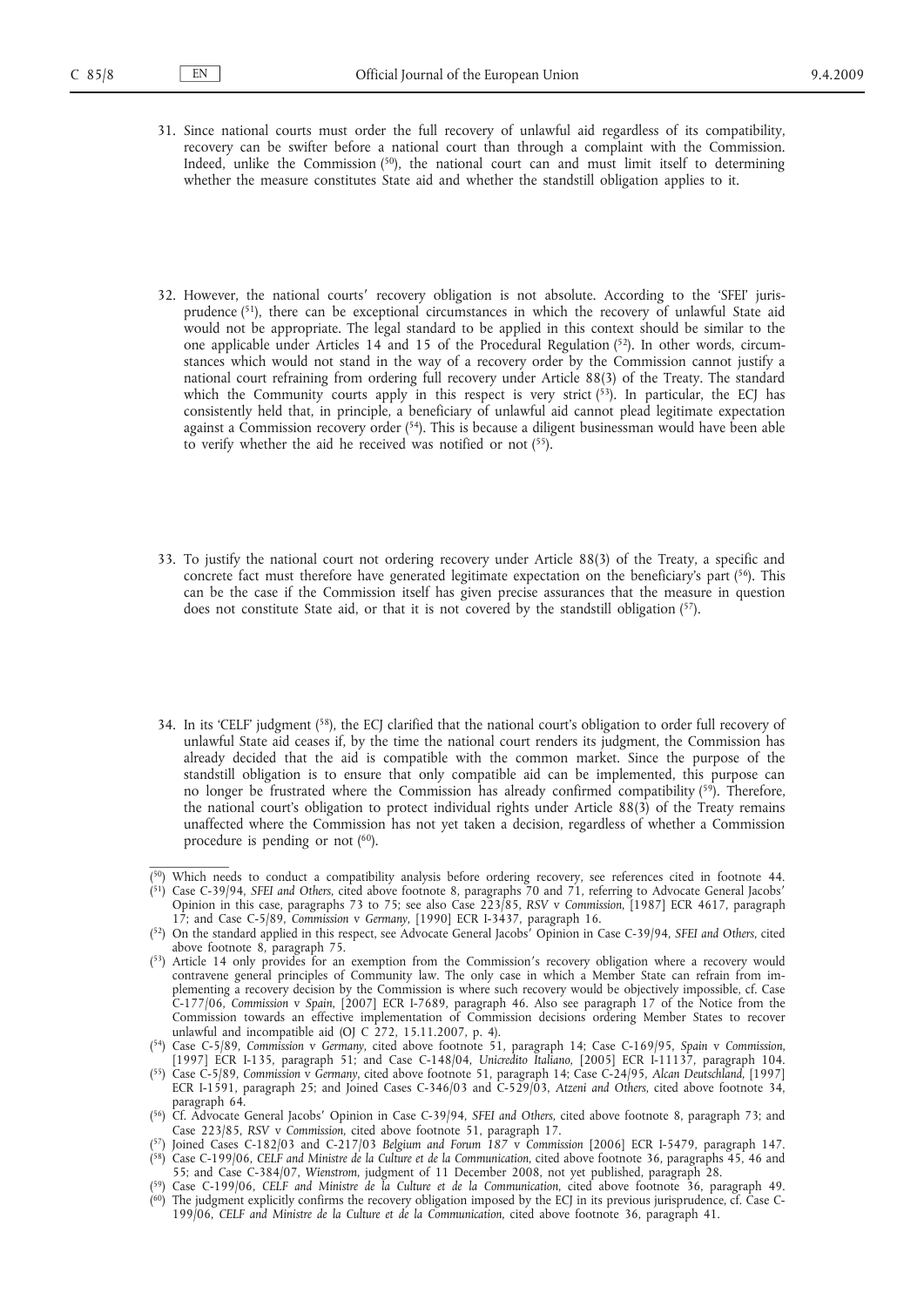- 35. While after a positive Commission decision the national court is no longer under a *Community law* obligation to order full recovery, the ECJ also explicitly recognises that a recovery obligation may exist under *national law* (<sup>61</sup>). However, where such a recovery obligation exists, this is without prejudice to the Member State's right to re-implement the aid subsequently.
- 36. Once the national court has decided that unlawful aid has been disbursed in violation of Article 88(3) of the Treaty, it must quantify the aid in order to determine the amount to be recovered. The case law of the Community courts on the application of Article 87(1) of the Treaty and the Commission's guidance and decision making practice should assist the court in this respect. Should the national court encounter difficulties in calculating the aid amount, it may request the Commission's support, as further set out in section 3 of this Notice.

## 2.2.3. *Recovery of interest*

- 37. The economic advantage of unlawful aid is not limited to its nominal amount. In addition, the beneficiary obtains a financial advantage resulting from the premature implementation of the aid. This is due to the fact that, had the aid been notified to the Commission, payment would (if at all) have taken place later. This would have obliged the beneficiary to borrow the relevant funds on the capital markets, including interest at market rates.
- 38. This undue time advantage is the reason why, if recovery is ordered by the Commission, Article 14(2) of the Procedural Regulation requires not only recovery of the nominal aid amount, but also recovery of interest from the day the unlawful aid was put at the disposal of the beneficiary to the day when it is effectively recovered. The interest rate to be applied in this context is defined in Article 9 of Commission Regulation (EC) No 794/2004 of 21 April 2004 implementing Council Regulation (EC) No 659/1999 laying down detailed rules for the application of Article [93] of the Treaty ('the Implementing Regulation') (62).
- 39. In its 'CELF' judgment, the ECJ clarified that the need to recover the financial advantage resulting from premature implementation of the aid (hereinafter referred to as 'illegality interest') is part of the national courts′ obligation under Article 88(3) of the Treaty. This is because the premature implementation of unlawful aid will at least cause competitors to suffer depending on the circumstances earlier than they would have to, in competition terms, from the effects of the aid. The beneficiary has therefore obtained an undue advantage (63).
- 40. The national court's obligation to order the recovery of illegality interest can arise in two different settings:
	- (a) The national court must normally order full recovery of unlawful aid under Article 88(3) of the Treaty. Where this is the case, illegality interest needs to be added to the original aid amount when determining the total recovery amount.

<sup>(</sup> 61) Case C-199/06, *CELF and Ministre de la Culture et de la Communication*, cited above footnote 36, paragraphs 53 and 55.

 $(62)$  OJ L 140, 30.4.2004, p. 1. On the method for setting the reference and discount rates, see the Communication from the Commission on the revision of the method for setting the reference and discount rates (OJ C 14, 19.1.2008, p. 6) ('The Reference Rate Communication').

<sup>(</sup> 63) Case C-199/06, *CELF and Ministre de la Culture et de la Communication*, cited above footnote 36, paragraphs 50 to 52 and 55.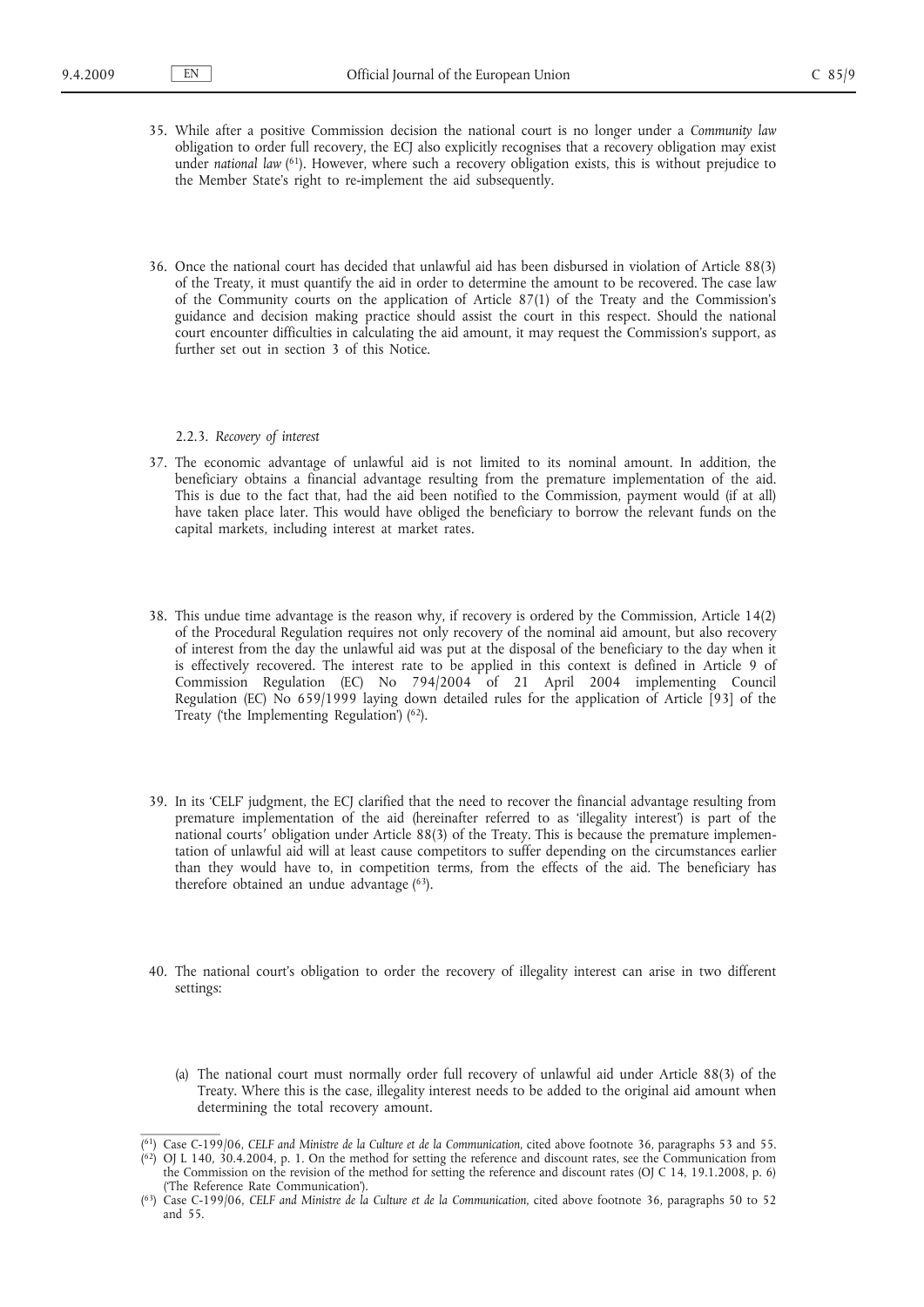- (b) However, the national court must also order the recovery of illegality interest in circumstances in which, exceptionally, there is no obligation to order full recovery. As confirmed in 'CELF', the national court's obligation to order recovery of illegality interest therefore remains in place even after a positive Commission decision (<sup>64</sup>). This can be of central importance to potential claimants, since it also offers a successful remedy in cases where the Commission has already declared the aid compatible with the common market.
- 41. In order to comply with their recovery obligation as regards illegality interest, national courts need to determine the interest amount to be recovered. The following principles apply in this respect:
	- (a) The starting point is the nominal aid amount  $(65)$ .
	- (b) When determining the applicable interest rate and calculation method, national courts should take account of the fact that recovery of illegality interest by a national court serves the same purpose as the Commission′s interest recovery under Article 14 of the Procedural Regulation. In addition, claims for the recovery of illegality interest are Community law claims based directly on Article 88(3) of the Treaty (66). The principles of equivalence and effectiveness described under section 2.4.1 of this Notice therefore apply to these claims.
	- (c) In order to ensure consistency with Article 14 of the Procedural Regulation and to comply with the effectiveness requirement, the Commission considers that the method of interest calculation used by the national court may not be less strict than that foreseen in the Implementing Regulation (67). Consequently, illegality interest must be calculated on a compound basis and the applicable interest rate may not be lower than the reference rate (68).
	- (d) Moreover, in the Commission's view, it follows from the principle of equivalence that, where the interest rate calculation under national law is stricter than that laid down in the Implementing Regulation, the national court will have to apply the stricter national rules also to claims based on Article 88(3) of the Treaty.
	- (e) The start date for the interest calculation will always be the day on which the unlawful aid was put at the disposal of the beneficiary. The end date depends on the situation at the time of the national judgment. If, as was the case in 'CELF', the Commission has already approved the aid, the end date is the date of the Commission decision. Otherwise, illegality interest accumulates for the whole period of unlawfulness until the date of actual repayment of the aid by the beneficiary. As was confirmed in 'CELF', illegality interest also needs to be applied for the period between the adoption of a positive Commission decision and the subsequent annulment of this decision by the Community courts (69).

( 67) See chapter V of the Implementing Regulation. ( 68) See footnote 62.

<sup>(</sup> 64) Case C-199/06, *CELF and Ministre de la Culture et de la Communication*, cited above footnote 36, paragraphs 52 and 55.

<sup>(</sup> 65) See paragraph 36. Taxes paid on the nominal aid amount can be deducted for the purposes of recovery, see Case T-459/93 *Siemens* v *Commission* [1995] ECR II-1675, paragraph 83.

<sup>(</sup> 66) Case C-199/06, *CELF and Ministre de la Culture et de la Communication*, cited above footnote 36, paragraphs 52 and 55.

<sup>(</sup> 69) Case C-199/06, *CELF and Ministre de la Culture et de la Communication*, cited above footnote 36, paragraph 69.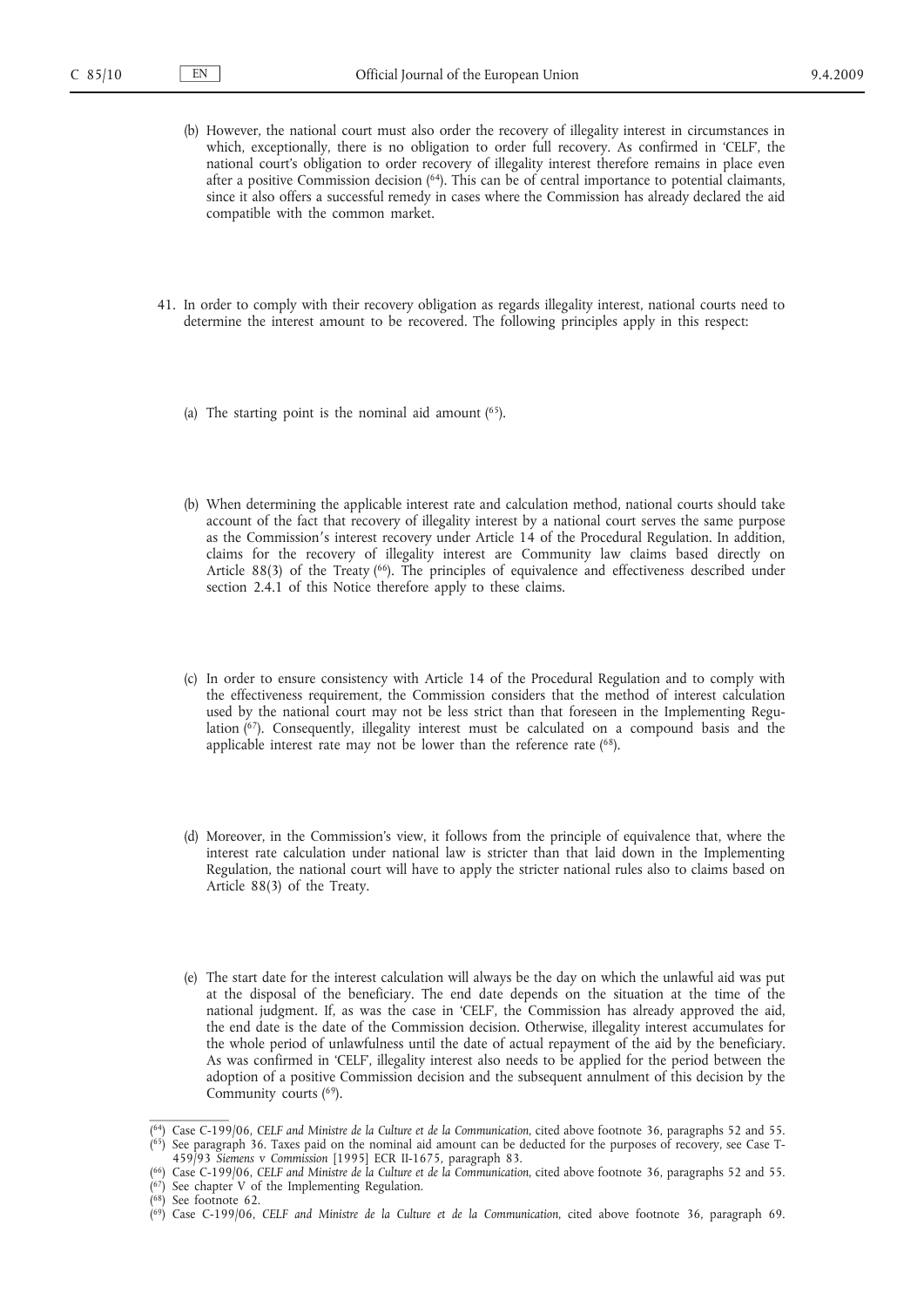42. In case of doubt, the national court may ask the Commission for support under section 3 of this Notice.

## 2.2.4. *Damages claims*

- 43. As part of their role under Article 88(3) of the Treaty, national courts may also be required to uphold claims for compensation for damage caused to competitors of the beneficiary and to other third parties by the unlawful State aid  $(\bar{r}^0)$ . Such damages actions are usually directed at the State aid granting authority. They can be particularly important for the claimant, since, contrary to actions aimed at mere recovery, a successful damages action provides the claimant with direct financial compensation for suffered loss.
- 44. The ECJ has repeatedly held that affected third parties can bring such damages actions under *national law* (71). Such challenges are obviously dependent on national legal rules. Therefore, the legal bases on which claimants have relied in the past vary significantly across the Community.
- 45. Irrespective of the possibility to claim damages under national law, breaches of the standstill obligation have direct and binding consequences under *Community law*. This is because the standstill obligation under Article 88(3) of the Treaty is a directly applicable rule of Community law which is binding on all Member State authorities (72). Breaches of the standstill obligation can therefore, in principle, give rise to damages claims based on the 'Francovich'  $(73)$  and 'Brasserie du Pêcheur'  $(74)$ jurisprudence of the ECJ  $(75)$ . This jurisprudence confirms that Member States are required to compensate for loss and damage caused to individuals as a result of breaches of Community law for which the State is responsible  $(76)$ . Such liability exists where: (i) the rule of law infringed is intended to confer rights on individuals; (ii) the breach is sufficiently serious; and (iii) there is a direct causal link between the breach of the Member State's obligation and the damage suffered by the injured parties  $(77)$ .
- 46. The first requirement (Community law obligation aimed at protecting individual rights) is met in relation to violations of Article 88(3) of the Treaty. The ECJ has not only repeatedly confirmed the existence of individual rights under Article 88(3) of the Treaty but has also clarified that the protection of these individual rights is the genuine role of national courts (78).

<sup>(</sup> 70) Case C-199/06, *CELF and Ministre de la Culture et de la Communication*, cited above footnote 36, paragraphs 53 and 55; Case C-368/04, *Transalpine Ölleitung in Österreich*, cited above footnote 8, paragraph 56; and Case C-334/07 P, *Commission* v *Freistaat Sachsen*, judgment of 11 December 2008, not yet published, paragraph 54.

<sup>(</sup> 71) Case C-199/06, *CELF and Ministre de la Culture et de la Communication*, cited above footnote 36, paragraphs 53 and 55; Case C-368/04, *Transalpine Ölleitung in Österreich*, cited above footnote 8, paragraph 56; and Case C-39/94, *SFEI and Others*, cited above footnote 8, paragraph 75.

<sup>(</sup> 72) Case 6/64, *Costa* v *E.N.E.L*., [1964] ECR 1141; Case 120/73, *Lorenz GmbH* v *Bundesrepublik Deutschland and Others*, [1973] ECR 1471, paragraph 8; and Case C-354/90, *Fédération Nationale du Commerce Extérieur des Produits Alimentaires and Others* v *France*, cited above footnote 8, paragraph 11.

<sup>(</sup> 73) Joined Cases C-6/90 and C-9/90, *Francovich and Bonifaci* v *Italy*, [1991] ECR I-5357.

<sup>(</sup> 74) Joined Cases C-46/93 and C-48/93, *Brasserie du Pêcheur and Factortame*, [1996] ECR I-1029.

 $(75)$  The fact that violations of the State aid rules can give rise to Member State liability directly on the basis of Community law has been confirmed in Case C-173/03 *Traghetti del Mediterraneo* v *Italy*, [2006] ECR I-5177, paragraph 41.

<sup>(</sup> 76) Joined Cases C-6/90 and C-9/90, *Francovich and Bonifaci* v *Italy*, cited above footnote 73, paragraphs 31 to 37; and Joined Cases C-46/93 and C-48/93, *Brasserie du Pêcheur and Factortame*, cited above footnote 74, paragraph 31. ( 77) See Case C-173/03, *Traghetti del Mediterraneo* v *Italy*, cited above footnote 75, paragraph 45.

<sup>(</sup> 78) Case C-354/90, *Fédération Nationale du Commerce Extérieur des Produits Alimentaires and Others* v *France*, cited above footnote 8, paragraphs 12 to 14; Joined Cases C-261/01 and C-262/01, *Van Calster and Cleeren*, cited above footnote 35, paragraph 53; and Case C-199/06, *CELF and Ministre de la Culture et de la Communication*, cited above footnote 36, paragraph 38.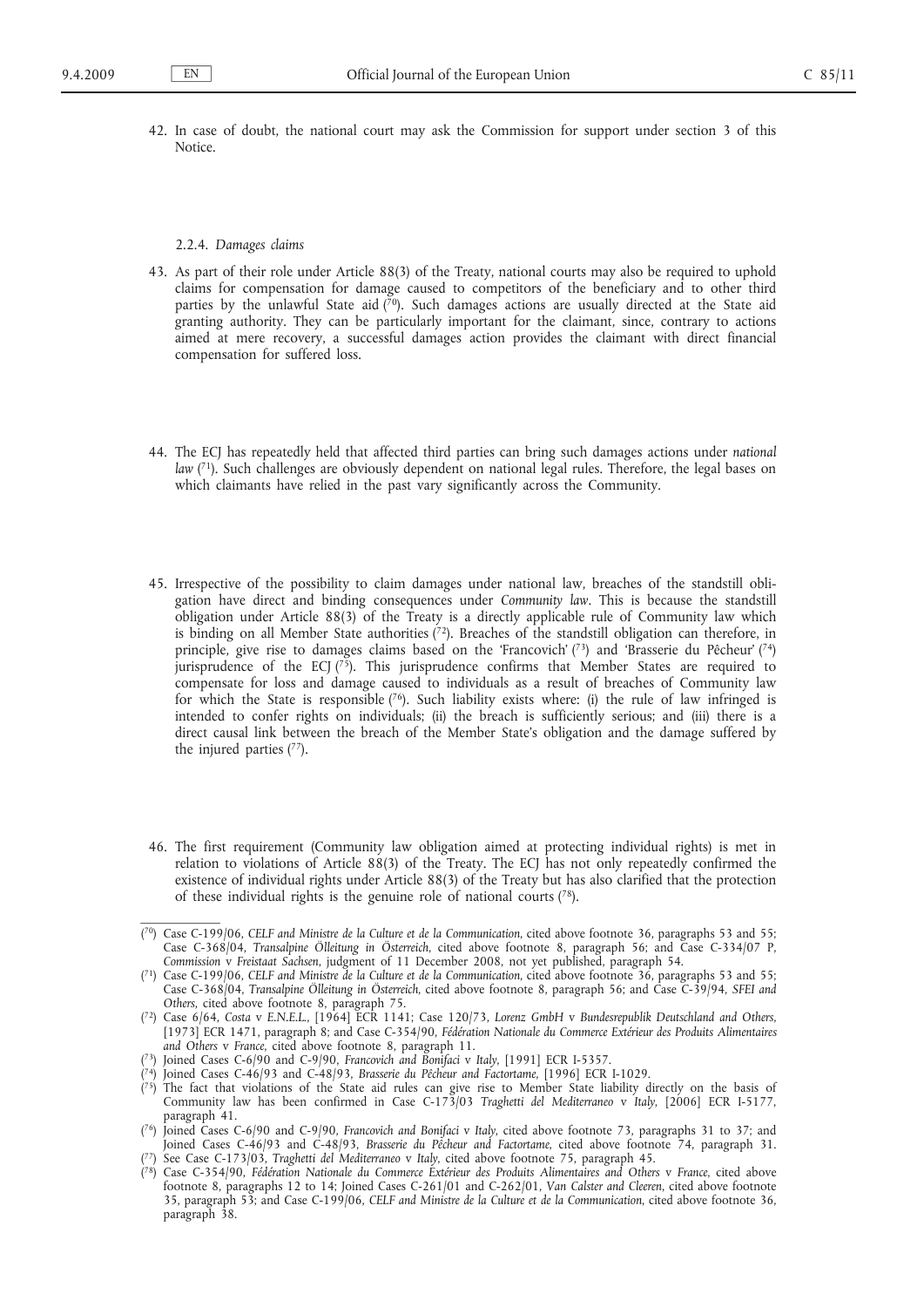- 47. The requirement of a sufficiently serious breach of Community law will also generally be met as regards Article 88(3) of the Treaty. When determining whether or not a breach of Community law is sufficiently serious, the ECJ lays strong emphasis on the amount of discretion enjoyed by the authorities concerned (79). Where the authority in question has no discretion, the mere infringement of Community law may be sufficient to establish the existence of a sufficiently serious breach  $(80)$ . However, with regard to Article 88(3) of the Treaty, Member State authorities have no discretion not to notify State aid measures. They are, in principle, under an absolute obligation to notify all such measures prior to their implementation. Although the ECJ sometimes takes the excusability of the relevant breach of Community law into account (81), in the presence of State aid, Member State authorities cannot normally argue that they were not aware of the standstill obligation. This is because there is a large body of case law and Commission guidance on the application of Articles 87(1) and 88(3) of the Treaty. In case of doubt, Member States can always notify the measure to the Commission for reasons of legal certainty  $(^{82})$ .
- 48. The third requirement that the breach of Community law must have caused an actual and certain financial damage to the claimant can be met in various ways.
- 49. The claimant will often argue that the aid was directly responsible for a loss of profit. When confronted with such a claim, the national court should take account of the following considerations:
	- (a) By virtue of the Community law requirements of equivalence and effectiveness  $(^{83})$ , national rules may not exclude a Member State's liability for loss of profit (84). Damage under Community law can exist regardless of whether the breach caused the claimant to lose an asset or whether it prevented the claimant from improving his asset position. Should national law contain such an exclusion, the national court would need to leave the provision unapplied as regards damages claims under Article 88(3) of the Treaty.
	- (b) Determining the actual amount of lost profit will be easier where the unlawful aid enabled the beneficiary to win over a contract or a specific business opportunity from the claimant. The national court can then calculate the revenue which the claimant was likely to generate under this contract. In cases where the contract has already been fulfilled by the beneficiary, the national court would also take account of the actual profit generated.
	- (c) More complicated damage assessments are necessary where the aid merely leads to an overall loss of market share. One possible way for dealing with such cases could be to compare the claimant's actual income situation (based on the profit and loss account) with the hypothetical income situation had the unlawful aid not been granted.
	- (d) There may be circumstances where the damage suffered by the claimant exceeds the lost profit. This could, for example, be the case where, as a consequence of the unlawful aid, the claimant is forced out of business (through insolvency for example).

<sup>(</sup> 79) Joined Cases C-46/93 and C-48/93, *Brasserie du Pêcheur and Factortame*, cited above footnote 74, paragraph 55. ( 80) Case C-278/05, *Robins and Others*, [2007] ECR I-1053, paragraph 71; Case C-424/97, *Haim*, [2000] ECR I-5123,

paragraph 38; and Case C-5/94, *Hedley Lomas*, [1996] ECR I-2553, paragraph 28.

<sup>(</sup> 81) Joined Cases C-46/93 and C-48/93, *Brasserie du Pêcheur and Factortame*, cited above footnote 74, paragraph 56.  $(82)$  Although breaches of Article 88(3) EC must therefore generally be regarded as sufficiently serious, there can be exceptional circumstances which stand in the way of a damages claim. In such circumstances, the requirement of a sufficiently serious breach may not be met. See paragraphs 32 and 33.

<sup>(</sup> 83) See section 2.4.1.

<sup>(</sup> 84) Joined Cases C-46/93 and C-48/93, *Brasserie du Pêcheur and Factortame*, cited above footnote 74, paragraphs 87 and 90.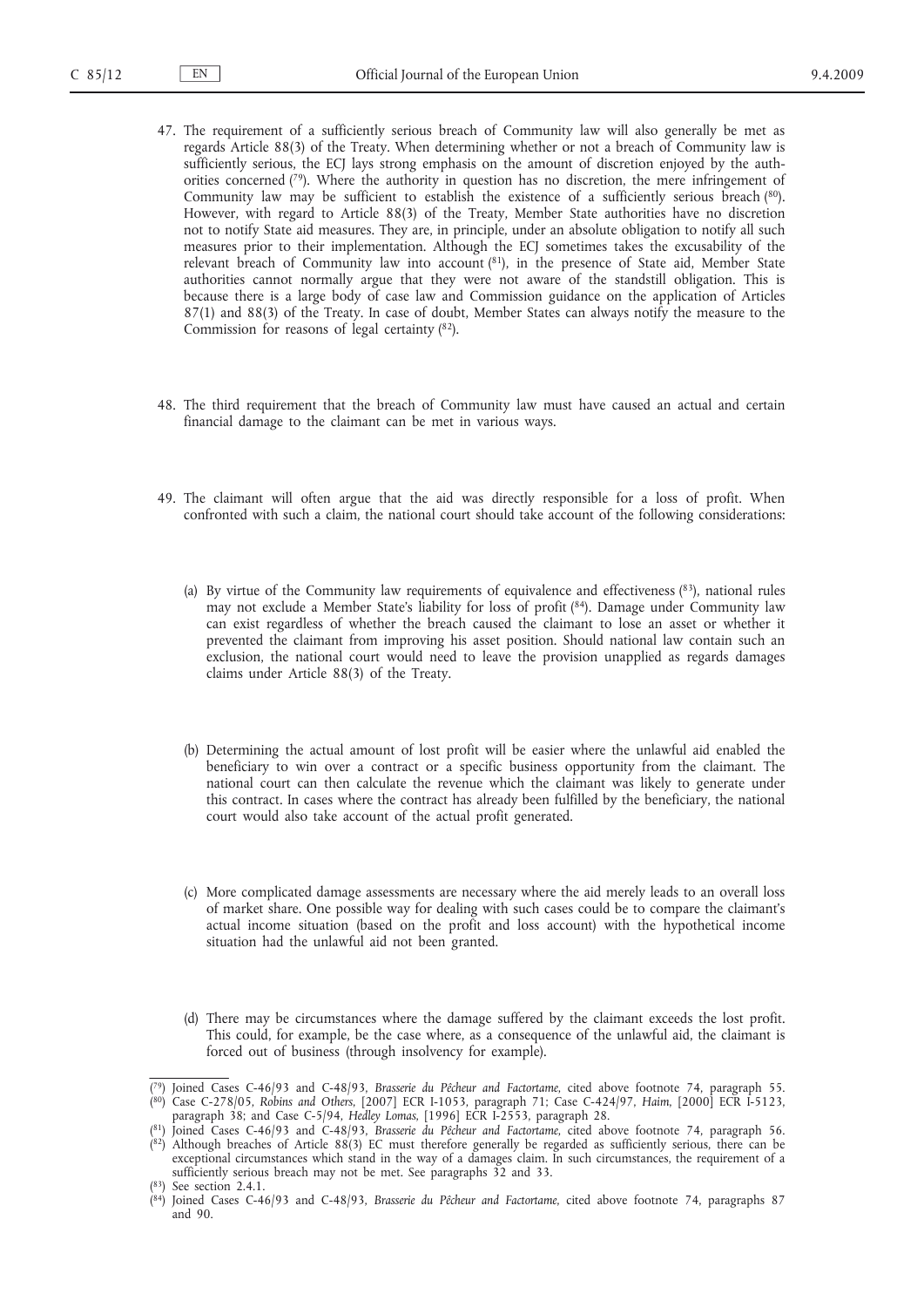- 50. The possibility to claim damages is, in principle, independent of any parallel Commission investigation concerning the same aid measure. Such an ongoing investigation does not release the national court from its obligation to safeguard individual rights under Article 88(3) of the Treaty (85). Since the claimant may be able to demonstrate that he suffered loss due to the premature implementation of the aid, and, more specifically, as a result of the beneficiary's illegal time advantage, successful damages claims are also not ruled out where the Commission has already approved the aid by the time the national court decides (86).
- 51. National procedural rules will sometimes allow the national court to rely on reasonable estimates for the purpose of determining the actual amount of damages to be granted to the claimant. Where that is the case, and provided the principle of effectiveness  $(87)$  is respected, the use of such estimates would also be possible in relation to damages claims arising under Article 88(3) of the Treaty. This can be a useful tool for national courts which face difficulties in relation to the calculation of damages.
- 52. The legal prerequisites for damages claims under Community law and issues of damages calculation can also form the basis of requests for Commission assistance under section 3 of the present Notice.

2.2.5. *Damages claims against the beneficiary*

- 53. Potential claimants are entitled to bring damages claims against the State aid granting authority. However, there may be circumstances in which the claimant prefers to claim damages directly from the beneficiary.
- 54. In the 'SFEI' judgment, the ECJ explicitly addressed the question whether direct damages actions can be brought against the beneficiary under Community law. It concluded that, because Article 88(3) of the Treaty does not impose any direct obligations on the beneficiary, there is no sufficient *Community law* basis for such claims (88).
- 55. However, this does not in any way prejudice the possibility of a successful damages action against the beneficiary on the basis of substantive *national law*. In that context, the ECJ specifically referred to the possibility for potential claimants to rely on national rules governing non-contractual liability (89).

# 2.2.6. *Interim measures*

56. The duty of national courts to draw the necessary legal consequences from violations of the standstill obligation is not limited to their final judgments. As part of their role under Article 88(3) of the Treaty, national courts are also required to take interim measures where this is appropriate to safeguard the rights of individuals  $(90)$  and the effectiveness of Article 88(3) of the Treaty.

<sup>(</sup> 85) Case C-39/94, *SFEI and Others*, cited above footnote 8, paragraph 44.

<sup>(</sup> 86) Case C-199/06, *CELF and Ministre de la Culture et de la Communication*, cited above footnote 36, paragraphs 53 and 55. ( 87) See Section 2.4.1.

<sup>(</sup> 88) Case C-39/94, *SFEI and Others*, cited above footnote 8, paragraphs 72 to 74.

<sup>(</sup> 89) Case C-39/94, *SFEI and Others*, cited above footnote 8, paragraph 75. In situations involving a conflict of laws, the law applicable is determined by Regulation (EC) No 864/2007 of the European Parliament and the Council on the law applicable to non-contractual obligations (Rome II) (OJ L 199, 31.7.2007, p. 40).

<sup>(</sup> 90) Case C-354/90, *Fédération Nationale du Commerce Extérieur des Produits Alimentaires and Others* v *France*, cited above footnote 8, paragraph 12; Case C-39/94, *SFEI and Others*, cited above footnote 8, paragraph 52; and Case C-368/04, *Transalpine Ölleitung in Österreich*, cited above footnote 8, paragraph 46.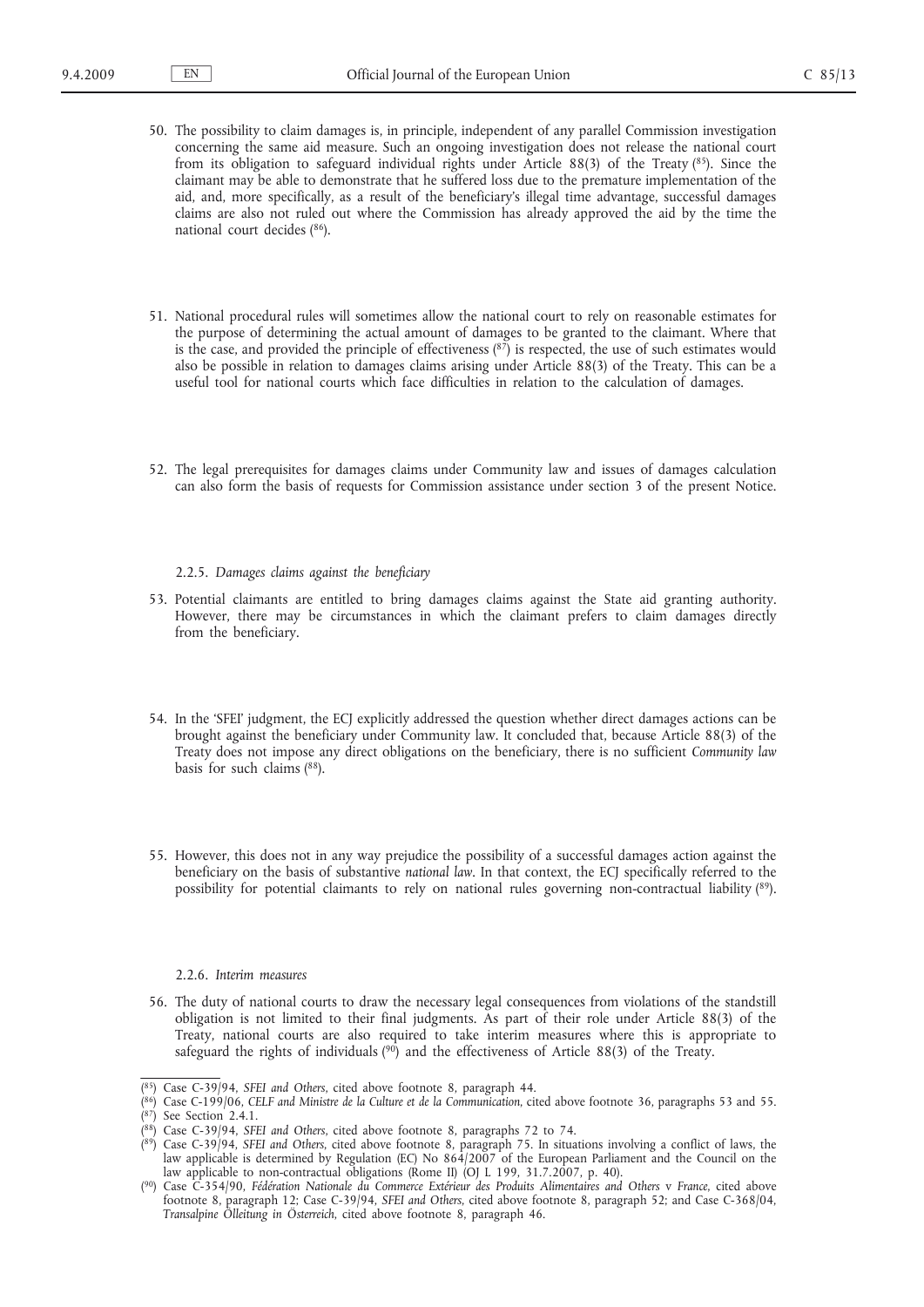- 57. The power of national courts to adopt interim measures can be of central importance to interested parties where fast relief is required. Because of their ability to act swiftly against unlawful aid, their proximity and the variety of measures available to them, national courts are very well placed to take interim measures where unlawful aid has already been paid or is about to be paid.
- 58. The most straightforward cases are those where unlawful aid has not yet been disbursed, but where there is a risk that such payments will be made during the course of national court proceedings. In such cases, the national court's obligation to prevent violations of Article 88(3) of the Treaty ( $91$ ) can require it to issue an interim order preventing the illegal disbursement until the substance of the matter is resolved.
- 59. Where the illegal payment has already been made, the role of national courts under Article 88(3) of the Treaty usually requires them to order full recovery (including illegality interest). Because of the principle of effectiveness (92), the national court may not postpone this by unduly delaying proceedings. Such delays would not only affect the individual rights which Article 88(3) of the Treaty protects, but also directly increase the competitive harm which stems from the unlawfulness of the aid.
- 60. However, in spite of this general obligation, there may nevertheless be circumstances in which the final judgment for the national court is delayed. In such cases, the obligation to protect the individual rights under Article 88(3) of the Treaty requires the national court to use all interim measures available to it under the applicable national procedural framework to at least terminate the anticompetitive effects of the aid on a provisional basis ('interim recovery')  $(^{93})$ . The application of national procedural rules in this context is subject to the requirements of equivalence and effectiveness (94).
- 61. Where, based on the case law of the Community courts and the practice of the Commission, the national judge has reached a reasonable *prima facie* conviction that the measure at stake involves unlawful State aid, the most expedient remedy will, in the Commission's view and subject to national procedural law, be to order the unlawful aid *and* the illegality interest to be put on a blocked account until the substance of the matter is resolved. In its final judgment, the national court would then either order the funds on the blocked account to be returned to the State aid granting authority, if the unlawfulness is confirmed, or order the funds to be released to the beneficiary.
- 62. Interim recovery can also be a very effective instrument in cases where national court proceedings run parallel to a Commission investigation (95). An ongoing Commission investigation does not release the national court from its obligation to protect individual rights under Article 88(3) of the Treaty (96). The national court may therefore not simply suspend its own proceedings until the Commission has decided and leave the rights of the claimant under Article 88(3) of the Treaty unprotected in the meantime. Where the national court wishes to await the outcome of the Commission's compatibility assessment before adopting a final and irreversible recovery order, it should therefore adopt appropriate interim measures. Here again, ordering the placement of the funds on a blocked account would seem an appropriate remedy. In cases where:

 $(91)$  See section 2.2.1.

 $(92)$  See section 2.4.1.

<sup>(</sup> 93) See also Case C-39/94, *SFEI and Others*, cited above footnote 8, paragraph 52; and Case C-368/04, *Transalpine Ölleitung in Österreich*, cited above footnote 8, paragraph 46.

<sup>(</sup> 94) See section 2.4.1.

 $(95)$  See section 2.3.1 for guidance on interim measures in recovery cases.

<sup>(</sup> 96) Case C-39/94, *SFEI and Others*, cited above footnote 8, paragraph 44.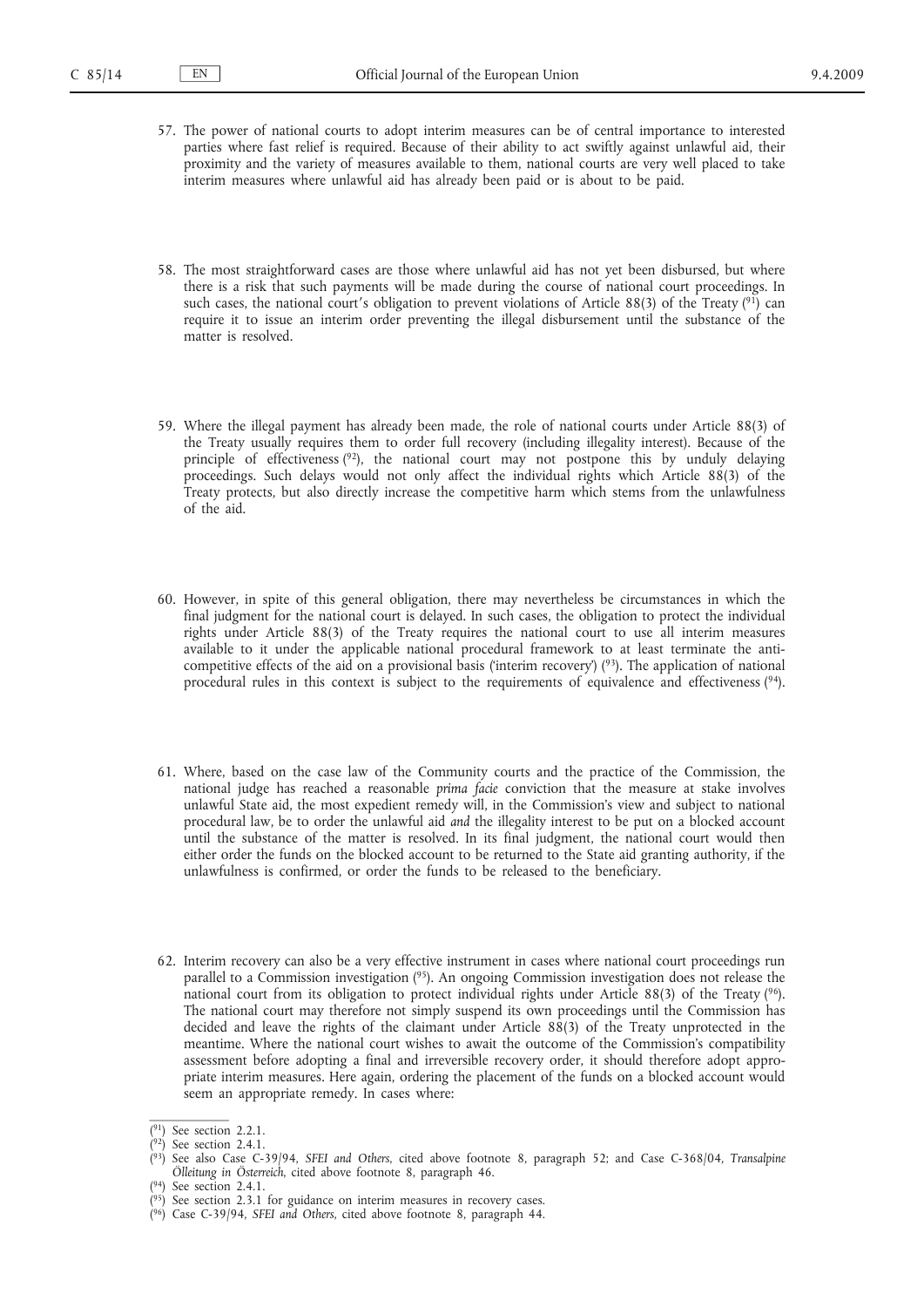- (a) the Commission declares the aid incompatible, the national court would order the funds on the blocked account to be returned to the State aid granting authority (aid plus illegality interest);
- (b) the Commission declares the aid compatible, this would release the national court from its Community law obligation to order full recovery (97). The court may therefore, subject to national law  $(^{98})$ , order the actual aid amount to be released to the beneficiary. However, as described in section 2.2.3, the national court remains under a Community law obligation to order the recovery of illegality interest (99). This illegality interest will therefore have to be paid to the State aid granting authority.

# 2.3. **Role of national courts in the implementation of negative Commission decisions ordering recovery**

63. National courts can also face State aid issues in cases where the Commission has already ordered recovery. Although most cases will be actions for the annulment of a national recovery order, third parties can also claim damages from national authorities for failure to implement a Commission recovery decision.

# 2.3.1. *Challenging the validity of a national recovery order*

- 64. According to Article 14(3) of the Procedural Regulation, Member States must implement recovery decisions without delay. Recovery takes place according to the procedures available under national law, provided they allow for immediate and effective execution of the recovery decision. Where a national procedural rule prevents immediate and/or effective recovery, the national court must leave this provision unapplied  $(100)$ .
- 65. The validity of recovery orders issued by national authorities to implement a Commission recovery decision is sometimes challenged before a national court. The rules governing such actions are set out in detail in the Commission's  $2007$  Recovery Notice  $(101)$ , the main principles of which are summarised in this section.
- 66. In particular, national court actions cannot challenge the validity of the underlying Commission decision where the claimant could have challenged this decision directly before the Community courts (102). This also means that, where a challenge under Article 230 of the Treaty would have been possible, the national court may not suspend the execution of the recovery decision on grounds linked to the validity of the Commission decision (103).
- 67. Where it is not clear that the claimant can bring an annulment action under Article 230 of the Treaty (for example where the measure was an aid scheme with a wide coverage for which the claimant may not be able to demonstrate an individual concern), the national court must, in principle, offer legal protection. However, even in those circumstances, the national judge must request a preliminary ruling under Article 234 of the Treaty where the legal action concerns the validity and lawfulness of the Commission decision (104).

 $\mathcal{L}=\mathcal{L}$ 

( 100) Case C-232/05, *Commission* v *France*, ('Scott'), cited above footnote 34, paragraphs 49 to 53.

( 102) See references cited in footnote 34.

<sup>(</sup> 97) Case C-199/06, *CELF and Ministre de la Culture et de la Communication*, cited above footnote 36, paragraphs 46 and 55.

<sup>(</sup> 98) See paragraph 35.

<sup>(</sup> 99) Case C-199/06, *CELF and Ministre de la Culture et de la Communication*, cited above footnote 36, paragraphs 52 and 55.

<sup>(</sup> 101) Notice from the Commission towards an effective implementation of Commission decisions ordering Member States to recover unlawful and incompatible aid, cited above footnote 53, paragraphs 55 to 59.

<sup>(</sup> 103) Case C-232/05, *Commission* v *France*, ('Scott'), cited above footnote 34, paragraphs 59 and 60.

<sup>(</sup> 104) See Case C-119/05 *Lucchini*, cited above footnote 32, paragraph 53.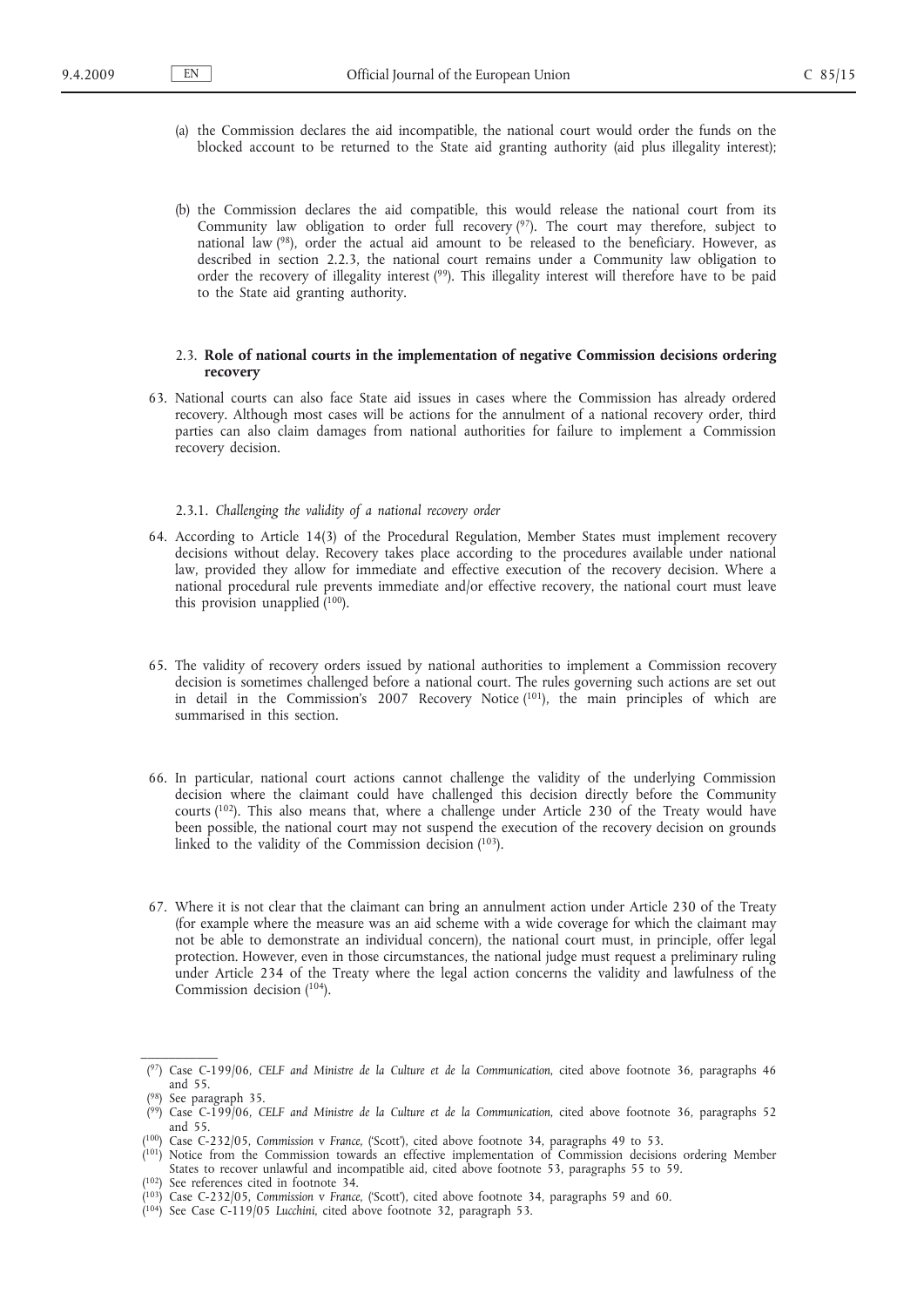68. Granting interim relief in such circumstances is subject to the very strict legal requirements defined in the 'Zuckerfabrik' (105) and 'Atlanta' (106) jurisprudence: a national court may only suspend recovery orders under the following conditions (i) the court has serious doubts as regards the validity of the Community act. If the validity of the contested act is not already in issue before the ECJ, it must itself refer the question to the ECJ; (ii) there must be urgency in the sense that the interim relief is necessary to avoid serious and irreparable damage to the party seeking relief; and (iii) the court has to take due account of the Community interest. In its assessment of all those conditions, the national court must respect any ruling by the Community courts on the lawfulness of the Commission decision or on an application for interim relief at Community level (107).

#### 2.3.2. *Damages for failure to implement a recovery decision*

69. Like violations of the standstill obligation, failure by the Member State authorities to comply with a Commission recovery decision under Article 14 of the Procedural Regulation can give rise to damages claims under the 'Francovich' and 'Brasserie du Pêcheur' jurisprudence (108). In the Commission's view, the treatment of such damages claims mirrors the principles as regards violations of the standstill obligation ( $109$ ). This is because, (i) the Member State<sup>7</sup>s recovery obligation is aimed at protecting the same individual rights as the standstill obligation, and (ii) the Commission's recovery decisions do not leave national authorities any discretion; breaches of the recovery obligation are thus, in principle, to be regarded as sufficiently serious. Consequently, the success of a damages claim for non-implementation of a Commission recovery decision will again depend on whether the claimant can demonstrate that he suffered loss directly as a result of the delayed recovery  $(110)$ .

## 2.4. **Procedural rules and legal standing before national courts**

# 2.4.1. *General principles*

- 70. National courts are obliged to enforce the standstill obligation and protect the rights of individuals against unlawful State aid. In principle, national procedural rules apply to such proceedings  $(111)$ . However, based on general principles of Community law, the application of national law in these circumstances is subject to two essential conditions:
	- (a) national procedural rules applying to claims under Article 88(3) of the Treaty may not be less favourable than those governing claims under domestic law (principle of equivalence) (112); and
	- (b) national procedural rules may not render excessively difficult or practically impossible the exercise of the rights conferred by Community law (principle of effectiveness) (113).

<sup>(</sup> 105) Joined Cases C-143/88 and C-92/89, *Zuckerfabrik Süderdithmarschen and Zuckerfabrik Soest* v *Hauptzollamt Itzehoe and Hauptzollamt Paderborn*, [1991] ECR I-415, paragraph 33.

<sup>(</sup> 106) Case C-465/93, *Atlanta Fruchthandelsgesellschaft and Others* v *Bundesamt für Ernährung und Forstwirtschaft*, [1995] ECR I-3761, paragraph 51.

<sup>(</sup> 107) For further guidance, cf. 2007 Recovery Notice, paragraph 59.

<sup>(</sup> 108) See references cited in footnote 77.

<sup>(</sup> 109) See section 2.2.4.

<sup>(</sup> 110) See paragraphs 48 to 51.

<sup>(</sup> 111) Case C-368/04, *Transalpine Ölleitung in Österreich*, cited above footnote 8, paragraph 45; and Case C-526/04, *Laboratoires Boiron*, [2006] ECR I-7529, paragraph 51.

<sup>(</sup> 112) Case C-368/04, *Transalpine Ölleitung in Österreich*, cited above footnote 8, paragraph 45; Joined Cases C-392/04 and C-422/04, *i-21 Germany*, [2006] ECR I-8559, paragraph 57; and Case 33/76, *Rewe*, [1976] ECR 1989, paragraph 5.

<sup>(</sup> 113) Case C-368/04, *Transalpine Ölleitung in Österreich*, cited above footnote 8, paragraph 45; Case C-174/02, *Streekgewest*, [2005] ECR I-85, paragraph 18; and Case 33/76, *Rewe*, cited above footnote 112, paragraph 5.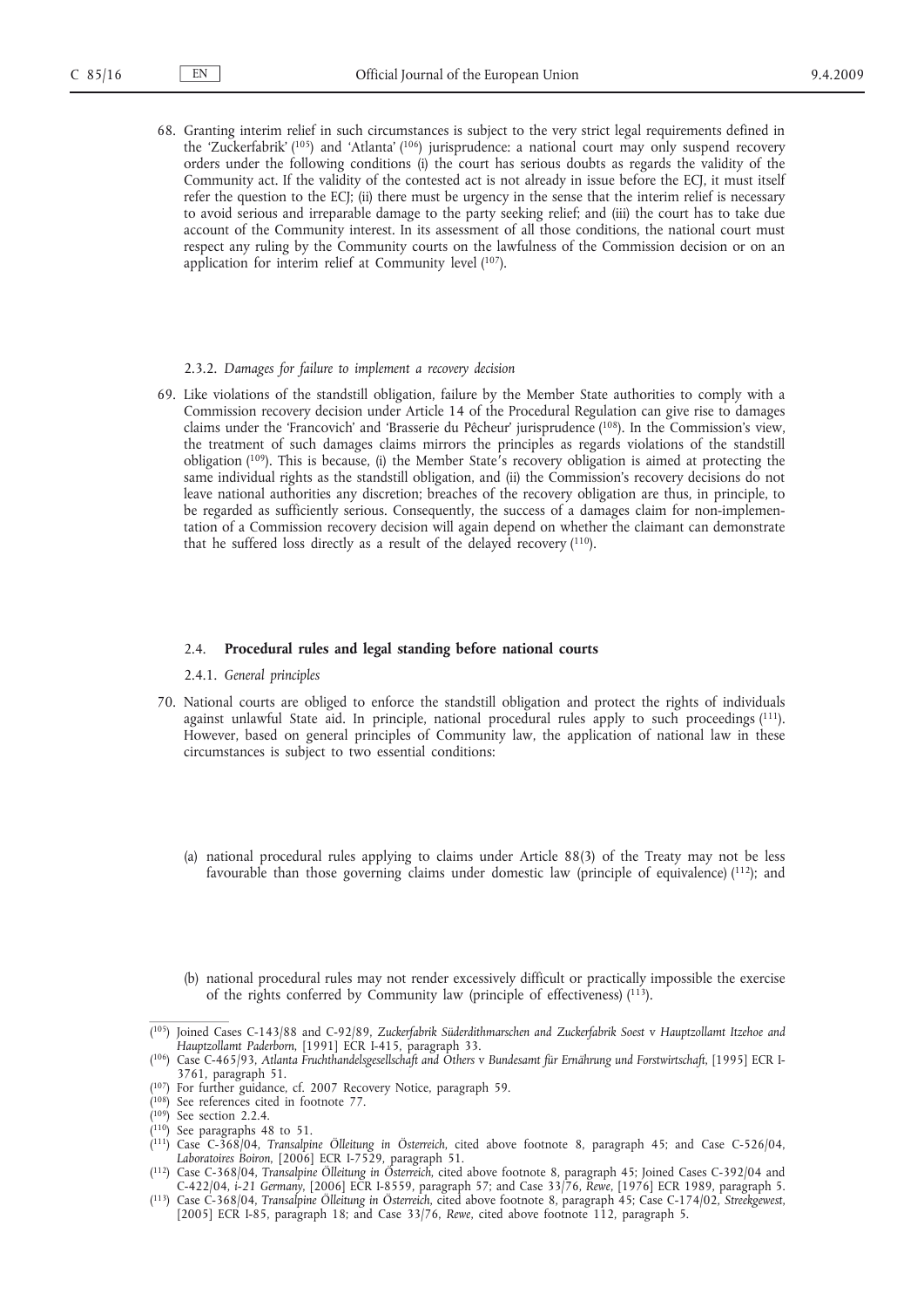71. Given the supremacy of Community law, national courts must leave national procedural rules unapplied if doing otherwise would violate the principles set out in paragraph 70  $(114)$ .

# 2.4.2. *Legal standing*

72. The principle of effectiveness has a direct impact on the standing of possible claimants before national courts under Article 88(3) of the Treaty. In this respect, Community law requires that national rules on legal standing do not undermine the right to effective judicial protection (115). National rules cannot therefore limit legal standing only to the competitors of the beneficiary (116). Third parties who are not affected by the distortion of competition resulting from the aid measure can also have a sufficient legal interest of a different character (as has been recognised in tax cases) in bringing proceedings before a national court  $(117)$ .

## 2.4.3. *Standing issues in tax cases*

- 73. The jurisprudence cited in paragraph 72 is particularly relevant for State aid granted in the form of exemptions from taxes and other financial liabilities. In such cases, it is not uncommon for persons who do not benefit from the same exemption to challenge their own tax burden based on Article  $88(3)$  of the Treaty ( $118$ ).
- 74. However, based on the jurisprudence of the Community courts, third party tax payers may only rely on the standstill obligation where their own tax payment forms an integral part of the unlawful State aid measure  $(119)$ . This is the case where, under the relevant national rules, the tax revenue is reserved exclusively for funding the unlawful State aid and has a direct impact on the amount of State aid granted in violation of Article 88(3) of the Treaty  $(120)$ .
- 75. If exemptions have been granted from general taxes, these criteria are usually not met. An undertaking liable to pay such taxes therefore cannot generally claim that someone else's tax exemption is unlawful under Article 88(3) of the Treaty  $(121)$ . It also results from settled case law that extending an illegal tax exemption to the claimant is no appropriate remedy for breaches of Article 88(3) of the Treaty. Such a measure would not eliminate the anticompetitive effects of unlawful aid, but on the contrary, strengthen them (122).

## 2.4.4. *Gathering evidence*

76. The principle of effectiveness can also influence the process of gathering evidence. For example, where the burden of proof as regards a particular claim makes it impossible or excessively difficult for a claimant to substantiate its claim (for example where the necessary documentary evidence is not in its possession), the national court is required to use all means available under national procedural law to give the claimant access to this evidence. This can include, where provided for under national law, the obligation for the national court to order the defendant or a third party to make the necessary documents available to the claimant (123).

<sup>(</sup> 114) Case 106/77, *Amministrazione delle finanze dello Stato* v *Simmenthal*, [1978] ECR 629, paragraphs 21 and 24.

<sup>(</sup> 115) Case C-174/02, *Streekgewest*, cited above footnote 113, paragraph 18.

<sup>(</sup> 116) Case C-174/02, *Streekgewest*, cited above footnote 113, paragraphs 14 to 21.

<sup>(</sup> 117) Case C-174/02, *Streekgewest*, cited above footnote 113, paragraph 19.

<sup>(</sup> 118) See statistics in paragraph 3. The imposition of an exceptional tax burden on specific sectors or producers can also amount to State aid in favour of other companies, see Case C-487/06 *P British Aggregates Association* v *Commission*, judgment of 22 December 2008, not yet published, paragraphs 81 to 86.

<sup>(</sup> 119) Case C-174/02, *Streekgewest*, cited above footnote 113, paragraph 19.

<sup>(</sup> 120) Joined Cases C-393/04 and C-41/05, *Air Liquide*, cited above footnote 13, paragraph 46; Joined Cases C-266/04 to C-270/04, C-276/04 and C-321/04 to C-325/04, *Casino France and Others*, [2005] ECR I-9481, paragraph 40; and Case C-174/02, *Streekgewest*, cited above footnote 113, paragraph 26.

<sup>(</sup> 121) Joined Cases C-393/04 and C-41/05, *Air Liquide*, cited above footnote 13, paragraph 48; and Joined Cases C-266/04 to C-270/04, C-276/04 and C-321/04 to C-325/04, *Casino France and Others*, cited above footnote 120, paragraphs 43 and 44.

<sup>(</sup> 122) Joined Cases C-393/04 and C-41/05, *Air Liquide*, cited above footnote 13, paragraph 45.

<sup>(</sup> 123) Case C-526/04, *Laboratoires Boiron*, cited above footnote 111, paragraphs 55 and 57.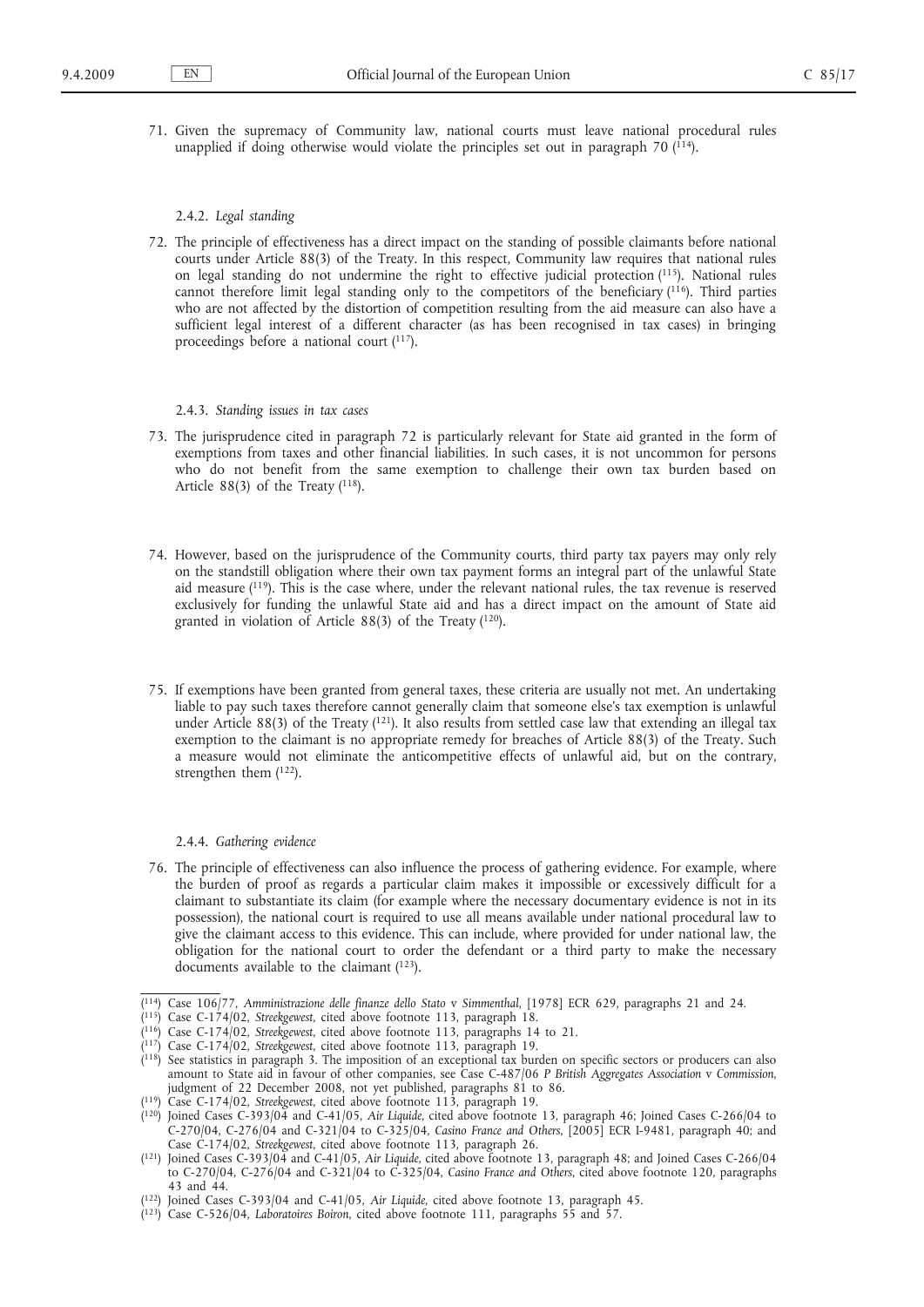## 3. **COMMISSION SUPPORT FOR NATIONAL COURTS**

- 77. According to Article 10 of the Treaty, the institutions of the Community and Member States have a mutual duty of loyal cooperation with a view to attaining the objectives of the EC Treaty. Article 10 of the Treaty thus implies that the Commission must assist national courts when they apply Community law (124). Conversely, national courts may be obliged to assist the Commission in the fulfilment of its tasks (125).
- 78. Given the key role which national courts play in the enforcement of the State aid rules, the Commission is committed to helping national courts where the latter find such assistance necessary for their decision on a pending case. Whilst the 1995 Cooperation Notice already offered national courts the possibility to ask the Commission for assistance, this possibility has not been used regularly by national courts. The Commission therefore wishes to make a fresh attempt at establishing closer cooperation with national courts by providing more practical and user-friendly support mechanisms. In doing so, it draws inspiration from the Antitrust Cooperation Notice  $(126)$ .
- 79. Commission support to national courts can take two different forms:
	- (a) The national court may ask the Commission to transmit to it relevant information in its possession (see section 3.1).
	- (b) The national court may ask the Commission for an opinion concerning the application of the State aid rules (see section 3.2).
- 80. When supporting national courts, the Commission must respect its duty of professional secrecy and safeguard its own functioning and independence (127). In fulfilling its duty under Article 10 of the Treaty towards national courts, the Commission is therefore committed to remaining neutral and objective. Since the Commission's assistance to national courts is part of its duty to defend the public interest, the Commission has no intention to serve the private interests of the parties involved in the case pending before the national court. The Commission will therefore not hear any of the parties involved in the national proceedings about its assistance to the national court.
- 81. The support offered to national courts under this Notice is voluntary and without prejudice to the possibility or obligation (128) for the national court to ask the ECJ for a preliminary ruling regarding the interpretation or the validity of Community law in accordance with Article 234 of the Treaty.

#### 3.1. **Transmission of information to national courts**

82. The Commission's duty to assist national courts in the application of State aid rules comprises the obligation to transmit relevant information in its possession to national courts (129).

<sup>(</sup> 124) Case C-39/94, *SFEI and Others*, cited above footnote 8, paragraph 50; Order of 13 July 1990 in Case C-2/88 Imm., *Zwartveld and Others*, [1990] ECR I-3365, paragraphs 16 to 22; and Case C-234/89, *Delimitis* v *Henninger Bräu*, [1991] ECR I-935, paragraph 53.

<sup>(</sup> 125) Case C-94/00, *Roquette Frères*, [2002] ECR I-9011, paragraph 31.

<sup>(</sup> 126) Commission Notice on the cooperation between the Commission and the courts of the EU Member States in the application of Articles 81 and  $\dot{8}2$  EC (OJ C 101, 27.4.2004, p. 54), paragraphs 15 to 30.

<sup>(</sup> 127) Order of 6 December 1990 in Case C-2/88 Imm., *Zwartveld and Others*, [1990] ECR I-4405, paragraphs 10 and 11; and Case T-353/94, *Postbank* v *Commission*, [1996] ECR II-921, paragraph 93.

<sup>(</sup> 128) Based on Article 234 EC, a national court whose decision is not subject to further judicial review is under an obligation to initiate a preliminary reference to the ECJ in certain circumstances.

<sup>(</sup> 129) Case C-39/94, *SFEI and Others*, cited above footnote 8, paragraph 50; Order of 13 July 1990 in Case C-2/88 Imm., *Zwartveld and Others*, cited above footnote 124, paragraphs 17 to 22; Case C-234/89, *Delimitis* v *Henninger Bräu*, cited above footnote 124, paragraph 53; and Case T-353/94, *Postbank* v *Commission*, cited above footnote 127, paragraphs 64 and 65.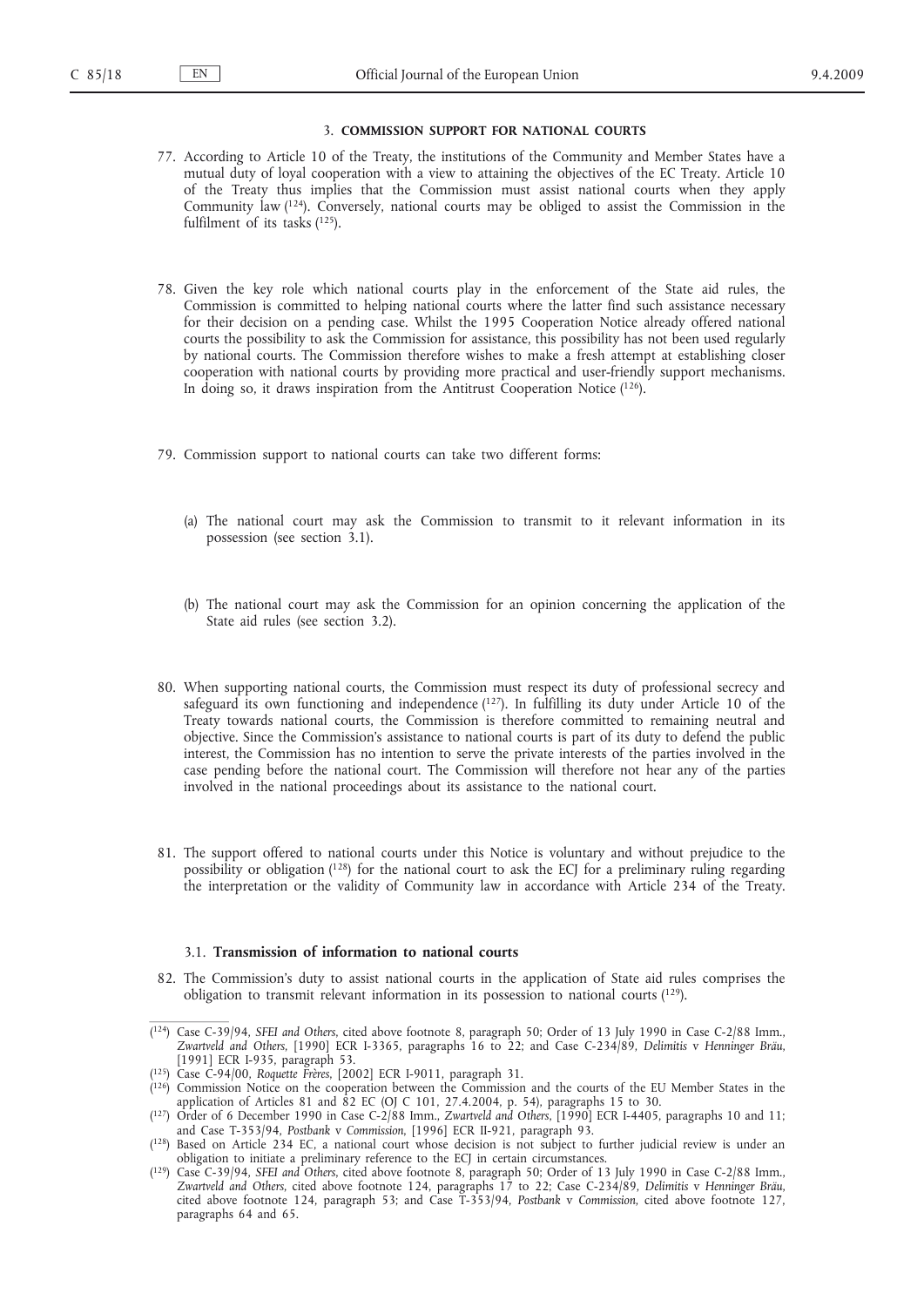- 83. A national court may, *inter alia*, ask the Commission for the following types of information:
	- (a) Information concerning a pending Commission procedure; this can, *inter alia*, include information on whether a procedure regarding a particular aid measure is pending before the Commission, whether a certain aid measure has been duly notified in accordance with Article 88(3) of the Treaty, whether the Commission has initiated a formal investigation, and whether the Commission has already taken a decision  $(130)$ . In the absence of a decision, the national court may ask the Commission to clarify when this is likely to be adopted.
	- (b) In addition, national courts may ask the Commission to transmit documents in its possession. This can include copies of existing Commission decisions to the extent that these decisions are not already published on the Commission's website, factual data, statistics, market studies and economic analysis.
- 84. In order to ensure efficiency in its cooperation with national courts, requests for information will be processed as quickly as possible. The Commission will endeavour to provide the national court with the requested information within one month from the date of the request. Where the Commission needs to ask the national court for further clarifications, this one-month period starts to run from the moment the clarification is received. Where the Commission has to consult third parties who are directly affected by the transmission of the information, the one-month period starts from the conclusion of this consultation. This could, for example, be the case for certain types of information submitted by a private person (<sup>131</sup>), or where information submitted by one Member State is being requested by a court in a different Member State.
- 85. In transmitting information to national courts, the Commission needs to uphold the guarantees given to natural and legal persons under Article 287 of the Treaty (132). Article 287 of the Treaty prevents members, officials and other servants of the Commission from disclosing information which is covered by the obligation of professional secrecy. This can include confidential information and business secrets.
- 86. Articles 10 and 287 of the Treaty do not lead to an absolute prohibition for the Commission to transmit to national courts information covered by professional secrecy. As confirmed by the Community courts, the duty of loyal cooperation requires the Commission to provide the national court with whatever information the latter may seek  $(^{133})$ . This also includes information covered by the obligation of professional secrecy.
- 87. Where it intends to provide information covered by professional secrecy to a national court, the Commission will therefore remind the court of its obligations under Article 287 of the Treaty. It will ask the national court whether it can and will guarantee the protection of such confidential information and business secrets. Where the national court cannot offer such a guarantee, the Commission will not transmit the information concerned (134). Where, on the other hand, the national court has offered such a guarantee, the Commission will transmit the information requested.

<sup>(</sup> 130) Upon receipt of this information, the national court may ask for regular updates on the state of play.

<sup>(</sup> 131) Case T-353/94, *Postbank* v *Commission*, cited above footnote 127, paragraph 91.

<sup>(</sup> 132) Case C-234/89, *Delimitis* v *Henninger Bräu*, cited above footnote 124, paragraph 53; and Case T-353/94, *Postbank* v *Commission*, cited above footnote 127, paragraph 90.

<sup>(</sup> 133) Case T-353/94, *Postbank* v *Commission*, cited above footnote 127, paragraph 64; and Order of 13 July 1990 in Case C-2/88 Imm., *Zwartveld and Others*, cited above footnote 124, paragraphs 16 to 22.

<sup>(</sup> 134) Case T-353/94, *Postbank* v *Commission*, cited above footnote 127, paragraph 93; and Order of 6 December 1990 in Case C-2/88 Imm., *Zwartveld and Others*, cited above footnote 127, paragraphs 10 and 11.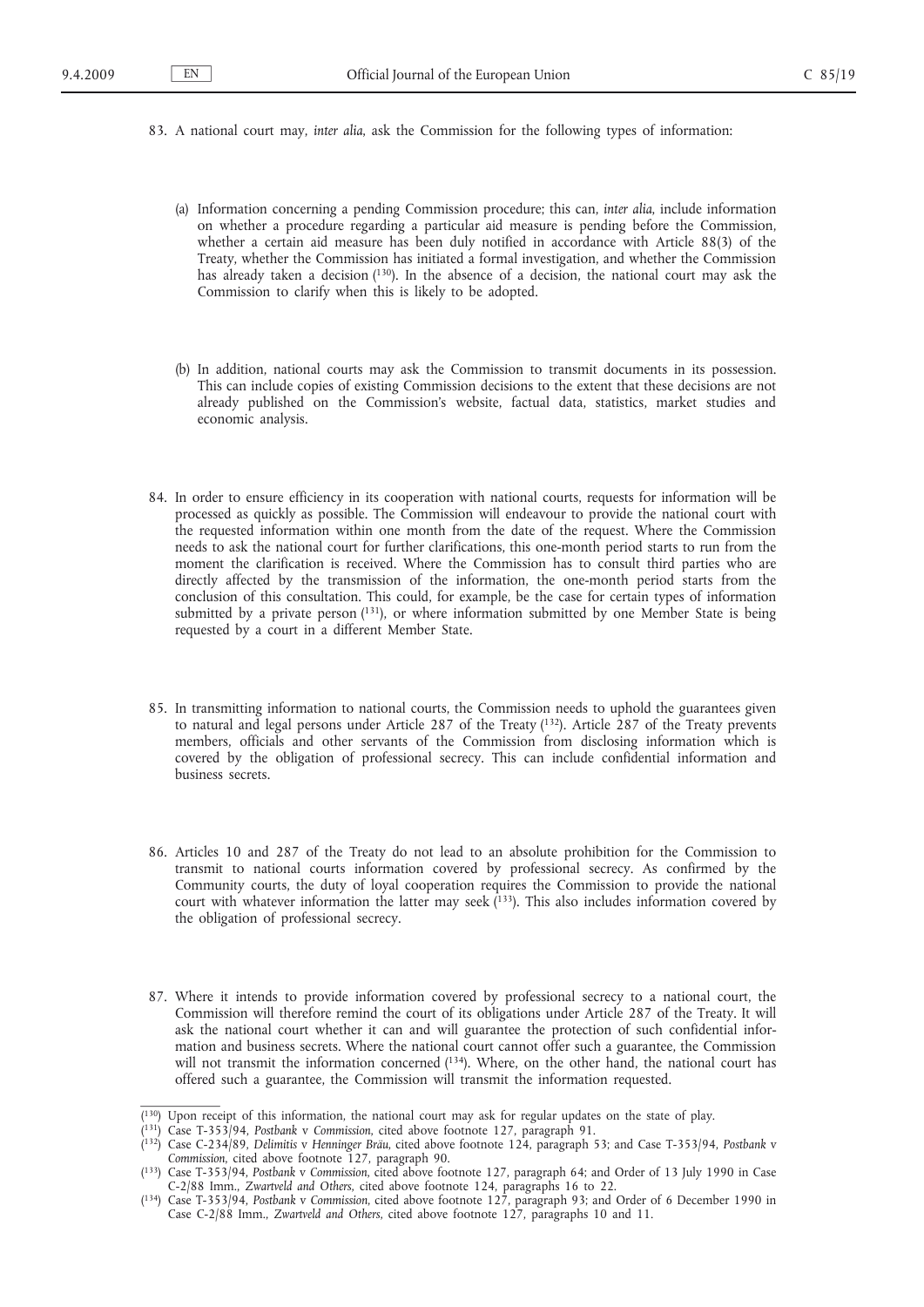88. There are further scenarios where the Commission may be prevented from disclosing information to a national court. In particular, the Commission may refuse to transmit information to a national court where such transmission would interfere with the functioning and independence of the Communities. This would be the case where disclosure would jeopardise the accomplishment of the tasks entrusted to the Commission (135) (for example, information concerning the Commission's internal decision making process).

## 3.2. **Opinions on questions concerning the application of State aid rules**

- 89. When called upon to apply State aid rules to a case pending before it, a national court must respect any relevant Community rules in the area of State aid and the existing case law of the Community courts. In addition, a national court may seek guidance in the Commission's decision-making practice and in the notices and guidelines concerning the application of the State aid rules issued by the Commission. However, there may be circumstances in which these tools do not offer the national court sufficient guidance on the issues at stake. In the light of its obligations under Article 10 of the Treaty and given the important and complex role which national courts play in State aid enforcement, the Commission therefore gives national courts the opportunity to request the Commission's opinion on relevant issues concerning the application of the State aid rules  $(136)$ .
- 90. Such Commission opinions may, in principle, cover all economic, factual or legal matters which arise in the context of the national proceedings  $(137)$ . Matters concerning the interpretation of Community law can obviously also lead the national court to ask for a preliminary ruling of the ECJ under Article 234 of the Treaty. Where no further judicial remedy exists against the court's decision under national law, the use of this preliminary reference procedure is, in principle, mandatory (138).
- 91. Possible subject matters for Commission opinions include, *inter alia*:
	- (a) Whether a certain measure qualifies as State aid within the meaning of Article 87 of the Treaty and, if so, how the exact aid amount is to be calculated. Such opinions can relate to each of the criteria under Article 87 of the Treaty (namely, the existence of an advantage, granted by a Member State or through State resources, possible distortion of competition and effect on trade between Member States).
	- (b) Whether a certain aid measure meets a certain requirement of a Block Exemption Regulation so that no individual notification is necessary and the standstill obligation under Article 88(3) of the Treaty does not apply.
	- (c) Whether a certain aid measure falls under a specific aid scheme which has been notified and approved by the Commission or otherwise qualifies as existing aid. Also in such cases, the standstill obligation under Article 88(3) of the Treaty does not apply.

<sup>(</sup> 135) Order of 6 December 1990 in Case C-2/88 Imm., *Zwartveld and Others*, cited above footnote 127, paragraph 11; Case C-275/00, *First and Franex*, [2002] ECR I-10943, paragraph 49; and Case T-353/94, *Postbank* v *Commission*, cited above footnote 127, paragraph 93.

<sup>(</sup> 136) See Case C-39/94, *SFEI and Others*, cited above footnote 8, paragraph 50.

<sup>(</sup> 137) However, please note paragraph 92.

<sup>(</sup> 138) Where the interpretation of EC law may be clearly deduced from existing case-law or where it leaves no scope for reasonable doubt, a court against whose decisions there is no judicial remedy under national law is not required to refer the case for a preliminary ruling by the Court of Justice, although it is free to do so. See Case 283/81 *Cilfit and others* [1982] ECR 3415, paragraphs 14 to 20, and Joined Cases C-428/06 to C-434/06 *Unión General de Trabajadores de la Rioja* [2008] ECR I-0000, judgment of 11 September 2008, not yet reported, paragraphs 42 and 43.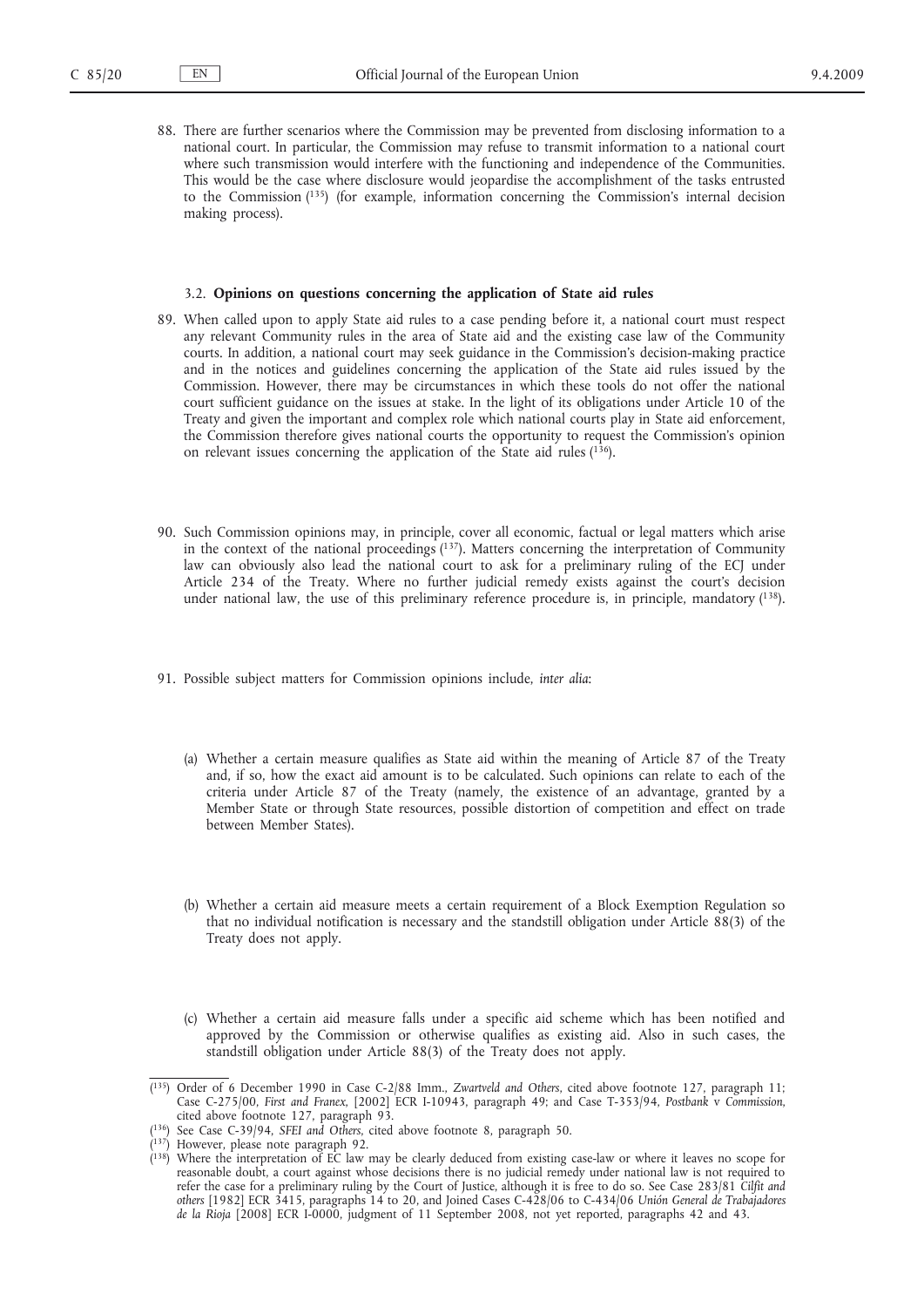- (d) Whether exceptional circumstances (as referred to in the 'SFEI' judgment  $(^{139})$  exist which would prevent the national court from ordering full recovery under Community law.
- (e) Where the national court is required to order the recovery of interest, it can ask the Commission for assistance as regards the interest calculation and the interest rate to be applied.
- (f) The legal prerequisites for damages claims under Community law and issues concerning the calculation of the damage incurred.
- 92. As stated in paragraph 20, the assessment of the compatibility of an aid measure with the common market pursuant to Article 87(2) and 87(3) of the Treaty falls within the exclusive competence of the Commission. National courts are not competent to assess the compatibility of an aid measure. Whilst the Commission cannot, therefore, provide opinions on compatibility, this does not prevent the national court from requesting procedural information as to whether the Commission is already assessing the compatibility of a certain aid measure (or intends to do so) and, if so, when its decision is likely to be adopted  $(140)$ .
- 93. When giving its opinion, the Commission will limit itself to providing the national court with the factual information or the economic or legal clarification sought, without considering the merits of the case pending before the national court. Moreover, unlike the authoritative interpretation of Community law by the Community courts, the opinion of the Commission does not legally bind the national court.
- 94. In the interest of making its cooperation with national courts as effective as possible, requests for Commission opinions will be processed as quickly as possible. The Commission will endeavour to provide the national court with the requested opinion within four months from the date of the request. Where the Commission needs to ask the national court for further clarifications concerning its request, this four-month period starts to run from the moment when the clarification is received.
- 95. In this context, it should be noted, however, that the general obligation of national courts to protect individual rights under Article 88(3) of the Treaty also applies during the period in which the Commission prepares the requested opinion. This is because, as set out in paragraph 62, the national court′s obligation to protect individual rights under Article 88(3) of the Treaty applies irrespective of whether a statement from the Commission is still awaited or not (141).
- 96. As already indicated in paragraph 80, the Commission will not hear the parties before providing its opinion to the national court. The introduction of the Commission's opinion to the national proceeding is subject to the relevant national procedural rules, which have to respect the general principles of Community law.

<sup>(</sup> 139) See references cited in footnote 51.

<sup>(</sup> 140) See paragraph 83.

<sup>(</sup> 141) This can include interim measures as outlined in section 2.2.6.